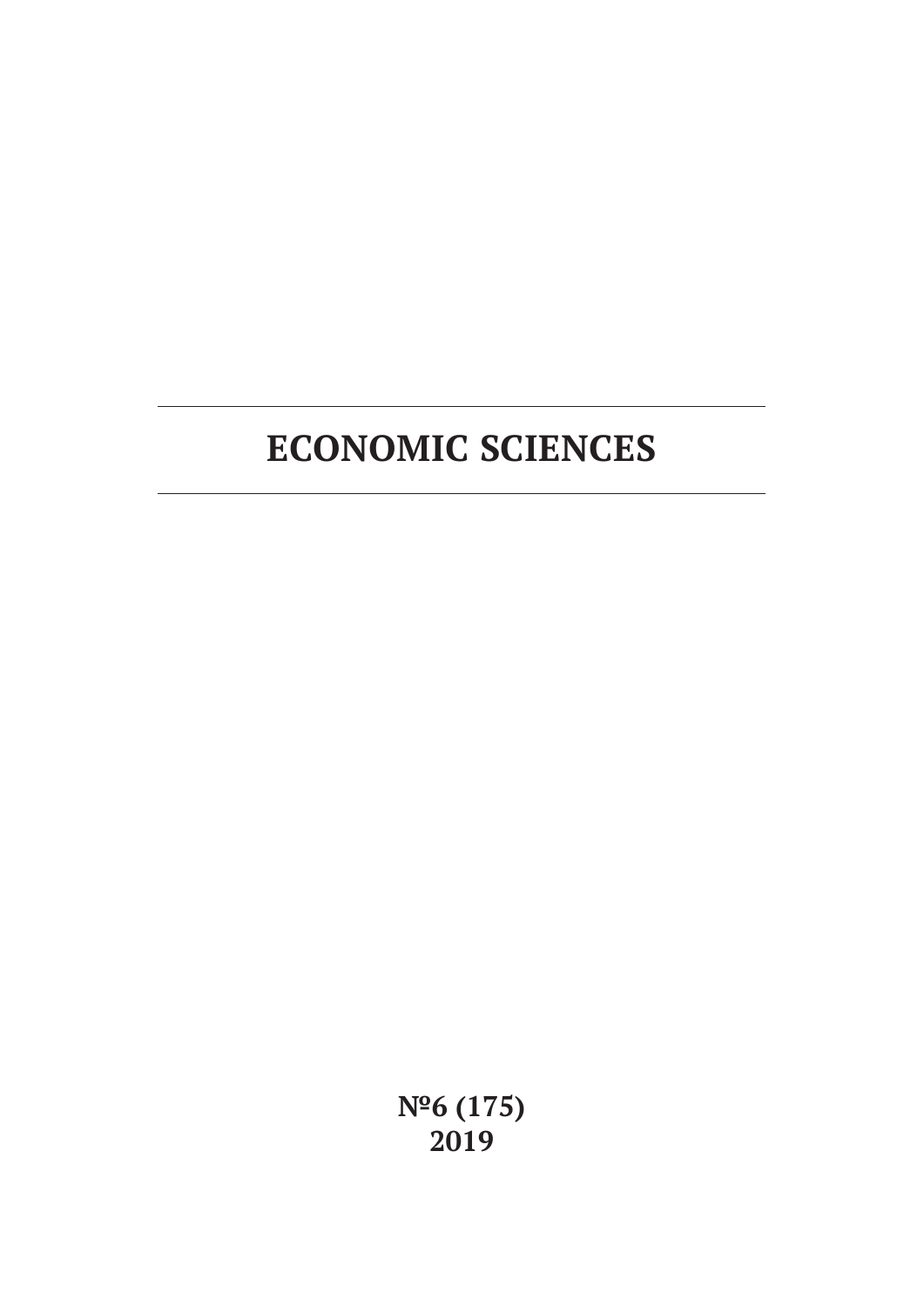#### **Editorial Council**

**V.V. Artiakov** — Doctor of Economics, Member of Russian Academy of Engineering

**R.S. Grinberg** — Doctor of Economics, Professor, Institute of Economy of Russian Academy of Sciences,

**A.G. Griaznova** — Doctor of Economics, Professor, President of Financial University under the Government of the Russian Federation

**A.G. Zeldner** — Doctor of Economics, Professor, Institute of Economy of Russian Academy of Sciences

**V.V. Ivanter** — Doctor of Economics, Professor, Director of Institute of Economic Forecasting of Russian Academy of Sciences

**N.G. Kuznetsov** — Doctor of Economics, Professor, Rostov State University of Economics

**V.N. Ovchinnikov** — Doctor of Economics, Professor, Southern Federal University

**A.L. Porokhovski** — Doctor of Economics, Professor, Moscow State University named after M.V. Lomonosov

**S.N. Silvestrov** — Doctor of Economics, Professor, Financial University under the Government of the Russian Federation

**A.N. Shokhin** — Doctor of Economics, Professor

**M.A. Eskindarov** — Doctor of Economics, Professor, Rector of Financial University under the Government of the Russian Federation

The journal is included in the list of the Higher Accreditation Committee of The Ministry of Education and Science of Russia of the leading scientific journals and publications issued in the Russian Federation, where the main scientific results of the scientific theses for the degrees of Doctor and Candidate of Science can be found

Founder: LLC "Economic Sciences" Address: 125057, Moscow, Chapaevskii per., 3-775 E-mail: info@ecsn.ru WWW: http://ecsn.ru

The Certificate of registration of mass media: ПИ № ФС77–21147 from 28.06.2005

Subscription index 20387 (Agency "Rospechat")

ISSN 2072–0858

Issue date 30.06.2019 Format 60х84/8 Printed signatures 21.86 500 copies Printed by "24 Print" Ltd

## **Editorial Board**

**V.A. Meshcherov** — Doctor of Economics, Professor, Chief Editor of the Journal «Economic Sciences»

**F.F. Sterlikov** — Doctor of Economics, Professor, Moscow State University of Technologies and Management named after K.G. Razumovskiy

**A.G. Zeldner** — Doctor of Economics, Professor, Institute of Economy of Russian Academy of Sciences

**E.V. Zarova** — Doctor of Economics, Professor, Plekhanov Russian University of Economics

**A.E. Karlik** — Doctor of Economics, Professor, St.-Petersburg State University of Economy and Finance

**N.G. Kuznetsov** — Doctor of Economics, Professor, Rostov State University of Economics

**V.N. Ovchinnikov** — Doctor of Economics, Professor, Southern Federal University

**S.N. Silvestrov** — Doctor of Economics, Professor, Financial University under the Government of the Russian Federation

**K.N. Korischenko** — Doctor of Economics, Professor, Russian Presidential Academy of National Economy and Public Administration

**A.A. Bakulina** — Doctor of Economics, Professor, Financial University under the Government of the Russian Federation

**V.A. Savinova** — Doctor of Economics, Professor, Samara State University of Economics

**E.N. Valiyeva** — Doctor of Economics, Professor, Samara State University of Economics

**G.D. Fainshtein** — PhD in Economics, Tallinn University of Technology

**V.A. Piskunov** — Doctor of Economics, Professor, Samara State University of Economics

**A.M. Petrov** — Doctor of Economics, Professor, Financial University under the Government of the Russian Federation

**P.V. Pavlov** — Doctor of Economics, Associate Professor, Southern Federal University

**O.A. Khokhlova** — Doctor of Economics, Professor, East-Siberian University of Technology and Management

#### **Chief Editor:**

**V.A. Meshcherov** — Doctor of Economics, Professor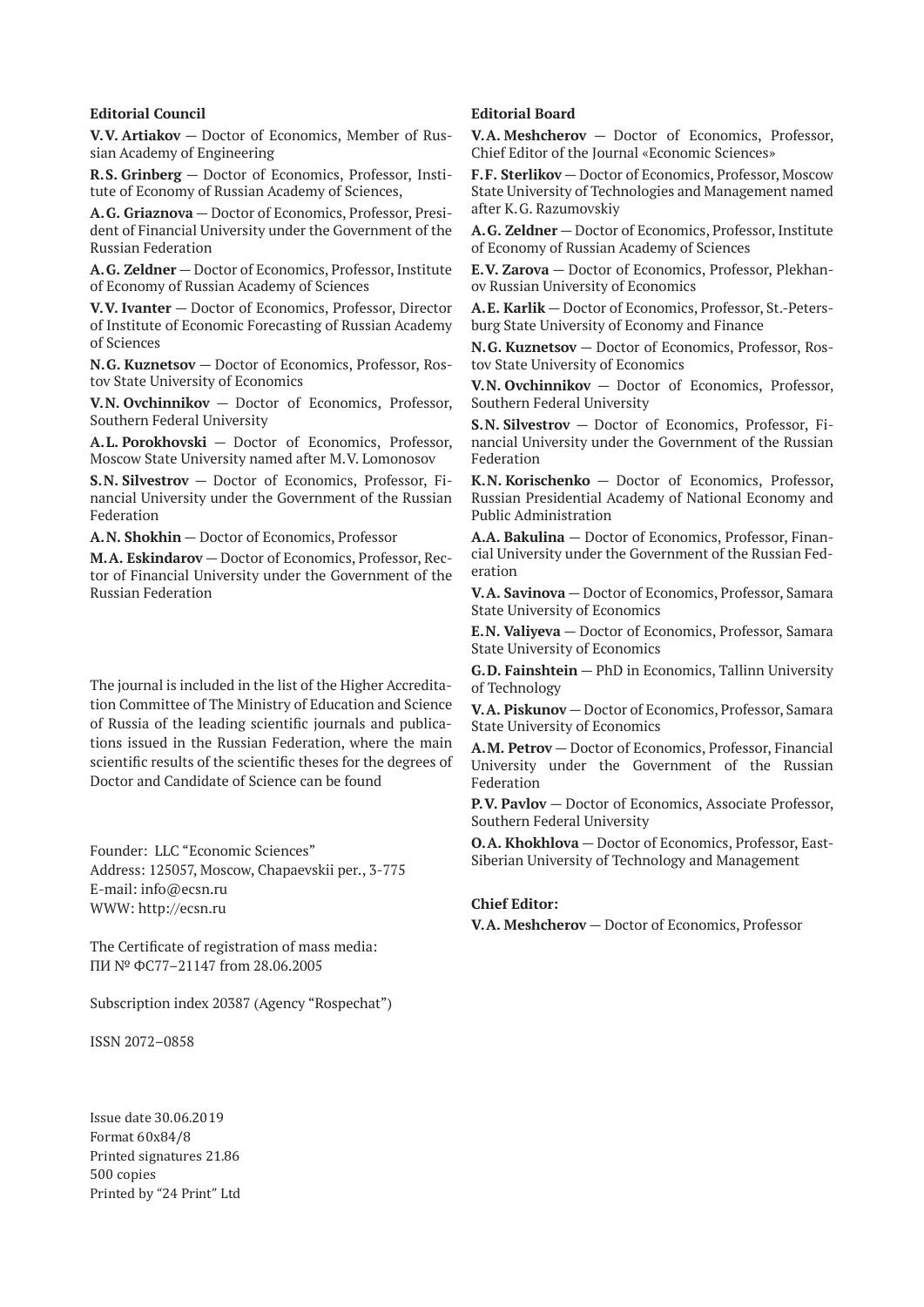## **CONTENTS**

# **ECONOMIC THEORY**

**Likhachev M.O.** Macroeconomic Equilibrium in an "Open Economy": Model R.A. Mundell ........ 173

# **ECONOMICS AND MANAGEMENT OF NATIONAL ECONOMY**

| Agapova E.V., Belyaeva O.A. Limits of transparency of corporate purchases  174                                                                                                           |
|------------------------------------------------------------------------------------------------------------------------------------------------------------------------------------------|
| Aygumov T.G., Melekhin V.B. Optimal planning of building production volumes                                                                                                              |
| Valentik O.N. Geostrategic areas as a policy tool for the spatial regulation of economy  175                                                                                             |
| Gabdrakhmanov O.F. Economic networks in the service industry of Russia  176                                                                                                              |
| Danelan T.I. The general clause of consulting in commercial activities (marketing).                                                                                                      |
| Kozina E.V.; Surikova D.S Assessment of investment attractiveness of the enterprise                                                                                                      |
| Konovalova A.I., Sumina N.P., Polynova L.V. Problems of building an adaptation system<br>as a factor in the development of personnel potential: the experience of a Russian enterprise   |
| Matvienko I.I. Innovative development of the region: problem of terminology  178                                                                                                         |
| Myasoedov S.A. The digital economy: threats and prospects of implementation  178                                                                                                         |
| Naumov A.S. Transformation of the Russian social system in the context of modern challenges . 179                                                                                        |
| Nikolaeva E.A., Stroganov I.A., Stroganova I.I., Adasova Y.B. Role of higher education                                                                                                   |
| Smetanina T.P. Organizational support of public green procurement in Russia. Formation                                                                                                   |
| Sokolova E.I. To a question of security of the sphere of higher education<br>in the Russian Federation strategies of development for economic security  181                              |
| Takhumova O.V., Goreiko N.I., Petrova E.D., Chuev S.S. Analysis of possible ways                                                                                                         |
|                                                                                                                                                                                          |
| Sensin A.E., Major A.A., Surai N.M., Nosov V.V. Types of farms and milk quality:                                                                                                         |
|                                                                                                                                                                                          |
| Burmistrov A.N., Siniavina M.P., Rasskazova O.A., Aleksandrov I.N. Competency Models<br>of Innovative Projects' Managers and the Possibility of Their Use at Industrial Enterprises  184 |
|                                                                                                                                                                                          |

# **FINANCE, MONEY CIRCULATION AND CREDIT**

| Bakulina A.A., Charaeva M.V. Modelling of financial efficiency of corporations |  |
|--------------------------------------------------------------------------------|--|
|                                                                                |  |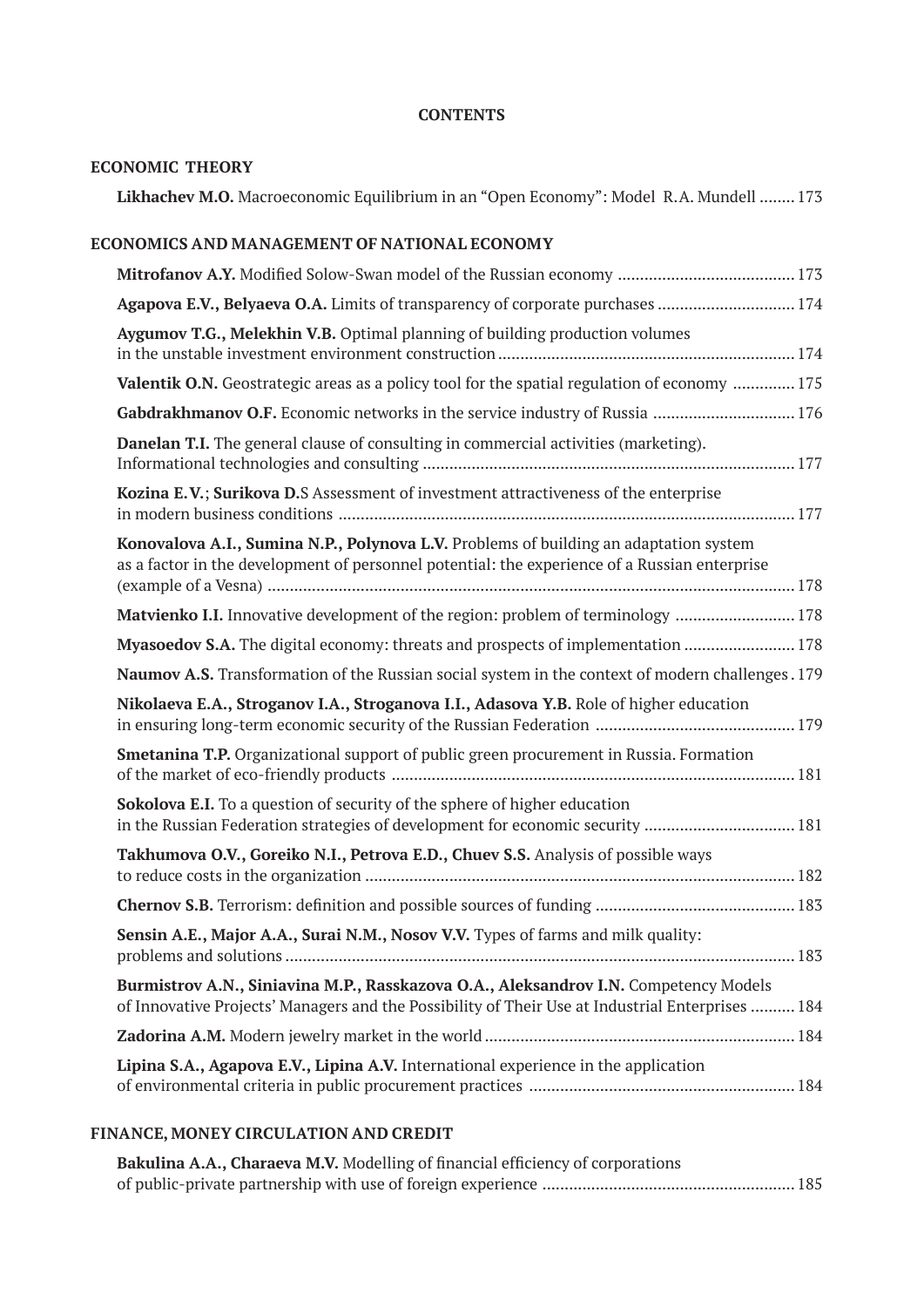# **BOOK KEEPING, STATISTICS**

| <b>Andreeva S.Y., Shlychkov D.S.</b> IT-technologies in accounting and analytical support for the |  |
|---------------------------------------------------------------------------------------------------|--|
|                                                                                                   |  |
|                                                                                                   |  |

# **WORLD ECONOMY**

| Melnikova A.A., Melnikova E.V. Cooperation in the hydropower sector as the key aspect of indian |
|-------------------------------------------------------------------------------------------------|
|                                                                                                 |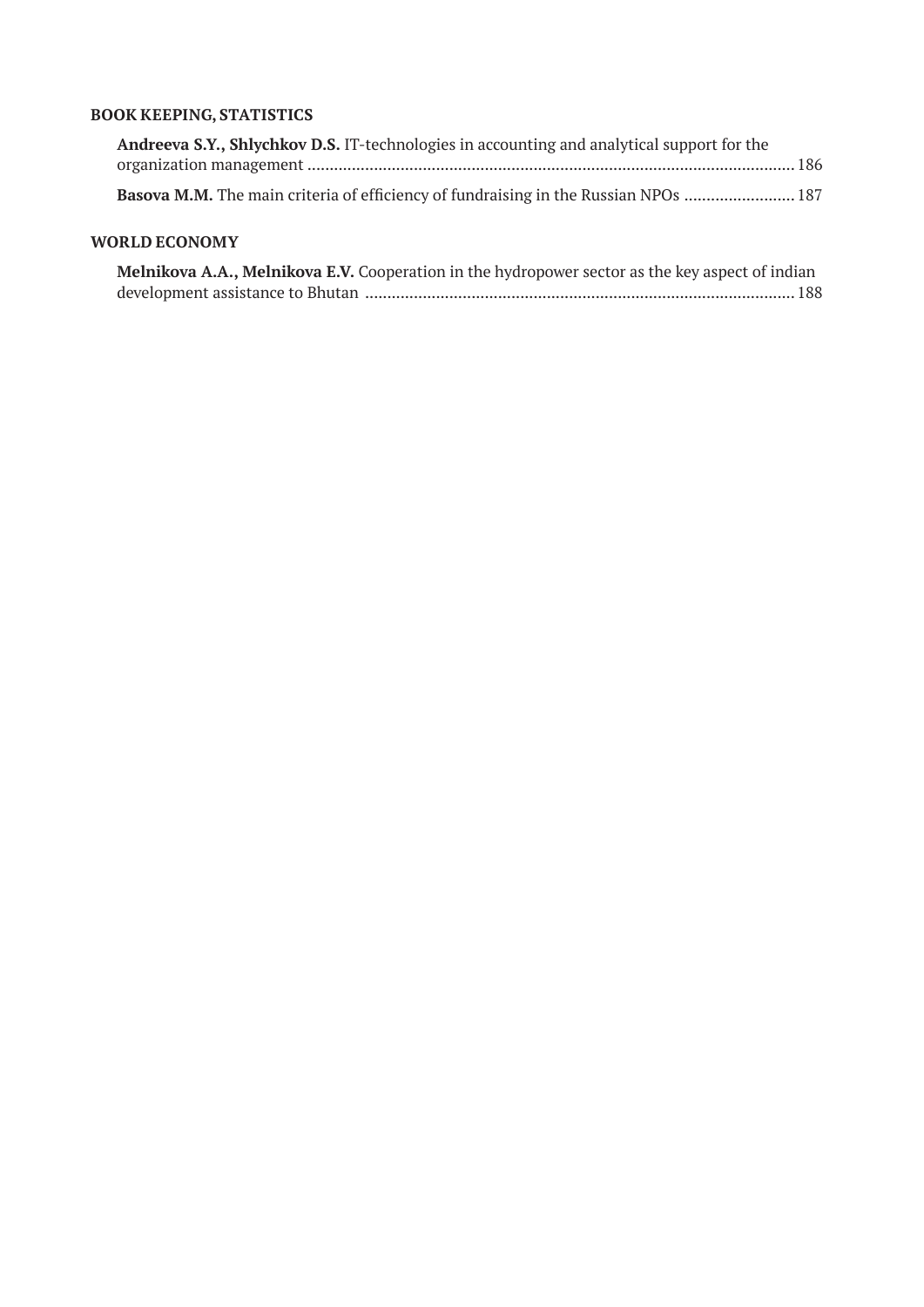# **ECONOMIC THEORY**

# **MACROECONOMIC EQUILIBRIUM IN AN "OPEN ECONOMY": MODEL R.A. MUNDELL**

#### ©© 2019 **Likhachev Mikhail Olegovich**

Doctor of Economics, Associate Professor, Professor of the Department of Economic Theory and Management Moscow Pedagogical State University, Moscow, Russia E‑mail: olegmix71@mail.ru

The article discusses the basic principles and theoretical architecture of the model of "open economy" by R.A. Mundell, which is based on a flexible combination of Keynesian and neoclassical principles of macroeconomic analysis. The author considers the conditions of stable equilibrium in the model of R.A. Mundell and the possibility of its application to the analysis of the stability of the national economy in modern conditions.

*Keywords: macroeconomics, "open economy", macroeconomic equilibrium, R.A. Mundell model, macroeconomic policy, fiscal policy, monetary policy, macroeconomic stability*

#### **References**

- 1. *Blaug M.* Economic theory in retrospect. M., 1994.
- 2. *Mandell R.A.* Dynamics of adaptation of the world currency market at fixed and floating exchange rates. // This changeable exchange rate.— M. 2001. S. 117–154.
- 3. *Mandell R.A.* Choice of economic policy to achieve internal and external equilibrium. // This changeable exchange rate.— M., 2001. S. 155–164.
- 4. *Patinkin D.* Money, interest and prices. Connection of the theory of money and the theory of value.— M., 2004.
- 5. *Hansen E.* Economic cycles and national income. / Classics of Keynesianism. T. 1, 2. M .: Economics, 1997. p. 202– 415; 1–431.
- 6. *Hicks D.R. Mr.* Keynes and the classics: an attempt at interpretation. // Origins: questions of the history of the national economy and economic thought. Issue 3.— M .: State University Higher School of Economics, 1998. p. 293–337.
- 7. *Mundell R.A.* Monetary theory; inflation, interest, and growth in the world economy. Pacific Palisades, Calif. 1971.
- 8. *Prasch R.E.* The Economic Contributions of Robert A. Mundell // Review of Political Economy. Volume 13, 2001. pp. 41–58.
- 9. *Weeks J.* Open Economy Monetary Policy Reconsidered // Review of Political Economy. Volume 25, 2013. pp. 57–67.
- 10. *Sarantis N.* The Mundell-Fleming Model with Perfect Capital Mobility and Oligopolistic Pricing // Journal of Post Keynesian Economics. Volume 9. 1986, pp. 138–148.

## **ECONOMICS AND MANAGEMENT OF NATIONAL ECONOMY**

## **MODIFIED SOLOW-SWAN MODEL OF THE RUSSIAN ECONOMY**

## ©© 2019 **Mitrofanov Alexey Yurievich**

Associate Professor at the Department of Statistics Saratov Social and Economic Institute (branch) of the Russian University of Economics named after G.V. Plekhanov, Saratov, Russia Е‑mail: MitrofanovAY0@gmail.com

The article discusses the construction of a macroeconomic growth model of Russian economy, which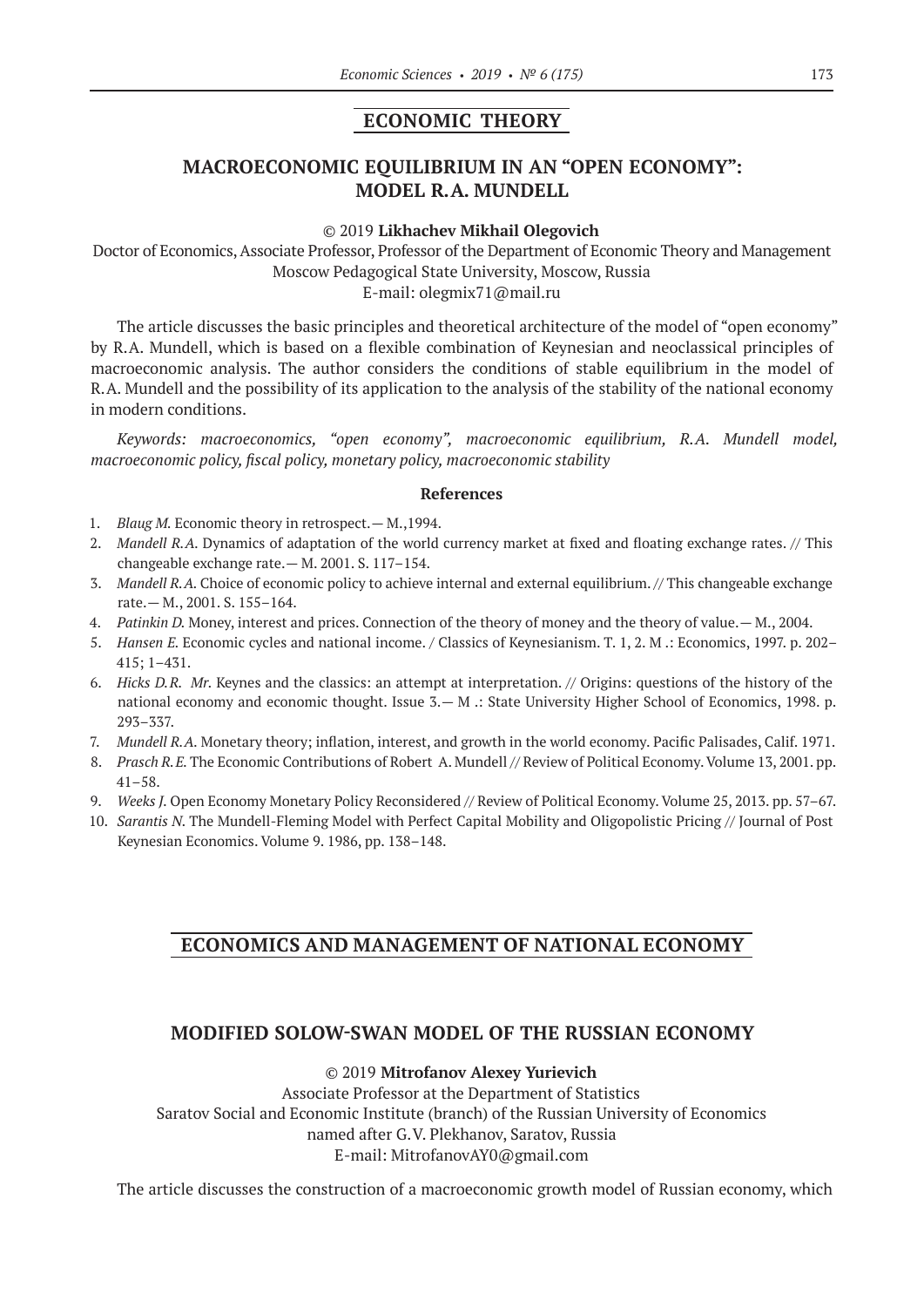is a modification of the classical Solow-Swan model. The key feature of the model (with discrete time) is the relationship between capital services and its growth rate. Labor dynamics is described by Beverton-Holt model. The data of the Penn World Table version 9.1 are used. Based on the model, a forecast of the development of the Russian economy up to 2025 is constructed.

*Keywords: macroeconomics, Solow-Swan model, growth model, Russian Federation, Penn World Table, capital, capital services, Beverton-Holt model, econometrics, forecast*

# **LIMITS OF TRANSPARENCY OF CORPORATE PURCHASES**

## ©© 2019 **Agapova Elena Viktorovna**

candidate of Economics, associated Professor, leading researcher of the research laboratory «Research of topical issues of development of competition policy and state order in the Russian economy», Director of the Center for development of competition policy and state order

Russian Presidential Academy of National Economy and Public Administration, Moscow, Russia E‑mail: goszakaz@ranepa.ru

## ©© 2019 **Belyaeva Olga Alexandrovna**

doctor of Legal Sciences, professor RAS, leading researcher of the research laboratory «Research of topical issues of development of competition policy and state order in the Russian economy» the center for development of competition policy and state order

Russian Presidential Academy of National Economy and Public Administration, Moscow, Russia E‑mail: goszakaz@ranepa.ru

The sphere of public purchases in the Russian Federation is the significant sector of domestic economy  $$ in the field of public purchases of goods, works, services about 20 trillion rub a year are contracted. The field of the procurements conducted by the companies with the state participation and the organizations which are carrying out adjustable types of activity is the focus of attention of authors of article.

Authors pay attention to different understanding of openness of purchases: from planning of requirement to its satisfaction by appropriate implementation of contractual obligations.

Transparency (openness) of a purchasing cycle — one of the fundamental principles of the legislation on purchases. And it is not casual as the openness of information goes hand in hand with anti-corruption and to other abuses at implementation of purchases. For the last years the functionality of the Unified information system in the sphere of purchases increases, and it did not work at full capacity yet.

However information openness has also the back: it makes the customer vulnerable in the competitive environment. Besides, authors raise the main issue of that how existing regulation corresponds to the interests of customers in the sector of corporate purchases.

*Keywords: purchases, transparency, register, plan of purchase, reporting, unified information system.*

# **OPTIMAL PLANNING OF BUILDING PRODUCTION VOLUMES IN THE UNSTABLE INVESTMENT ENVIRONMENT CONSTRUCTION**

## ©© 2019 **Aygumov Timur Gadzhievich**

candidate of economic Sciences, associate Professor head of the Department of computer software and automated systems Dagestan state technical university, Makhachkala, Russia E‑mail: 913355@mail.ru

©© 2019 **Melekhin Vladimir Borisovich**

doctor of engineering

Professor of the Department of computer software and automated systems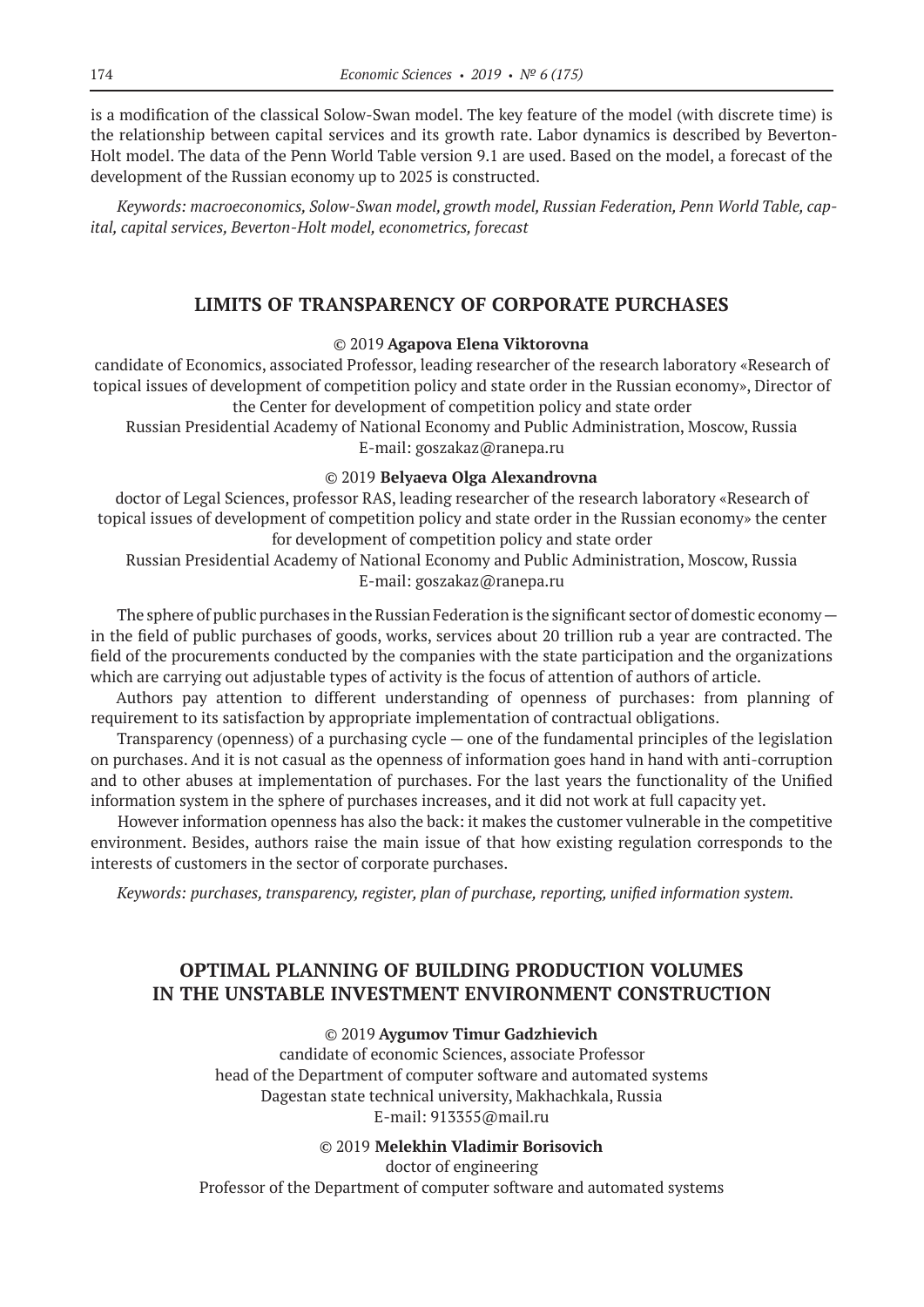## Dagestan state technical university, Makhachkala, Russia Professor of the Department of applied mathematics and information technologies Dagestan state university of national economy, Makhachkala, Russia E‑mail: pashka1602@rambler.ru

The main problems associated with the organization of management and optimal planning of production volumes of a construction company in an unstable investment construction environment are considered. In accordance with the most common situations of the dynamic investment construction environment, the corresponding tasks are formulated, the solution of which allows the construction company to plan the optimal volumes of production of various types of construction products produced by economic means and on this basis to obtain the maximum possible profit. The original methods of solving optimization problems allow to form the appropriate information technology and on this basis to automate the process of planning the production activities of the construction company.

*Keywords: Construction Company, optimal production volumes, unstable environment, maximum profit, risks.*

## **References**

- 1. *Abdurahmanov D.B., Dullueva R.M., Melekhin V.B.* Metodika integral'noj ocenki investicionnyh riskov stroitel'nogo predpriyatiya s nechetkoj logikoj obrabotki ekspertnyh dannyh [*Dullueva R.M., Melekhin V.B.* The methodology of the integral'noj ocenki investicionnyh riskov stroitel'nogo predpriyatiya with nechetkoj logikoj obrabotki ekspertnyh dannyh]// Ekonomika stroitel'stva [Construction Economics]. 2014. № 4. Pp. 34–39. (in Russian)
- 2. *Agal'cov V.P.* Matematicheskie metody v programmirovanii [Matematicheskie metody in programmirovanii]. Moscow: Forum, 2015. 240 p. (in Russian)
- 3. *Bryachihin A.M.* Upravlenie kachestvom produkcii stroitel'stva [Adjustment of cachestvom production stroitel'stva]. Moscow: Strojizdat, 1989. 229 p. (in Russian)
- 4. *Versin V.G.* Integraciya upravleniya kachestvom produkcii: Novye vozmozhnosti [Integraciya upravleniya kachestvom production: Novye vozmozhnosti]. Moscow: Iz-vo standartov, 1994. 218 p. (in Russian)
- 5. *Linder R.M., Firon E.*CH. Upravlenie snabzheniem i zapasami. Logistika [Edit snabzheniem I zapasami. Logistics] / Per. s angl. Saint-Petersburg: Poligon, 2002. 768 p. (in Russian)
- 6. *Rastrigin L.A.* Sovremennye principy upravleniya slozhnymi ob"ektami [Sovremennye principles upravleniya slozhnymi ob"ektami]. M.: Sov. Radio, 1980. 232 p. (in Russian)
- 7. *Sokolov G.K.* Tekhnologiya i organizaciya stroitel'stva [Tekhnologiya I organizaciya stroitel'stva]. Moscow.: Akademiya, 2018. 124 p. (in Russian)
- 8. *Spektor V.A., Shor S.M., Kulikova L.S.* Material'no-tekhnicheskoe snabzhenie stroitel'stva: Spravochnik v 2-h [Material'no-tekhnicheskoe snabzhenie stroitel'stva: Spravochnik in 2-h]. Moscow: Strojizdat, 1990. T 1–284 p., T 2–281 p. (in Russian)
- 9. *Shirshikov B.F.* Organizaciya, planirovanie i upravlenie stroitel'stvom [Organizaciya, planirovanie I upravlenie stroitel'stvom]. Moscjw: ASV, 2012. 528 p. . (in Russian)

# **GEOSTRATEGIC AREAS AS A POLICY TOOL FOR THE SPATIAL REGULATION OF ECONOMY**

## ©© 2019 **Valentik Olga Nikolaevna**

## Researcher

## Institute of economics of the Russian academy of sciences, Moscow, Russia

The Strategy of spatial development of the Russian Federation, even appeared with a considerable delay in comparison with the terms, set by the 172nd Federal law on strategic planning, actually proposed a rather narrow range of new institutions and instruments of spatial regulation policy. Moreover, these institutions, identified in the law, need to be seriously specified in terms of the possibilities of their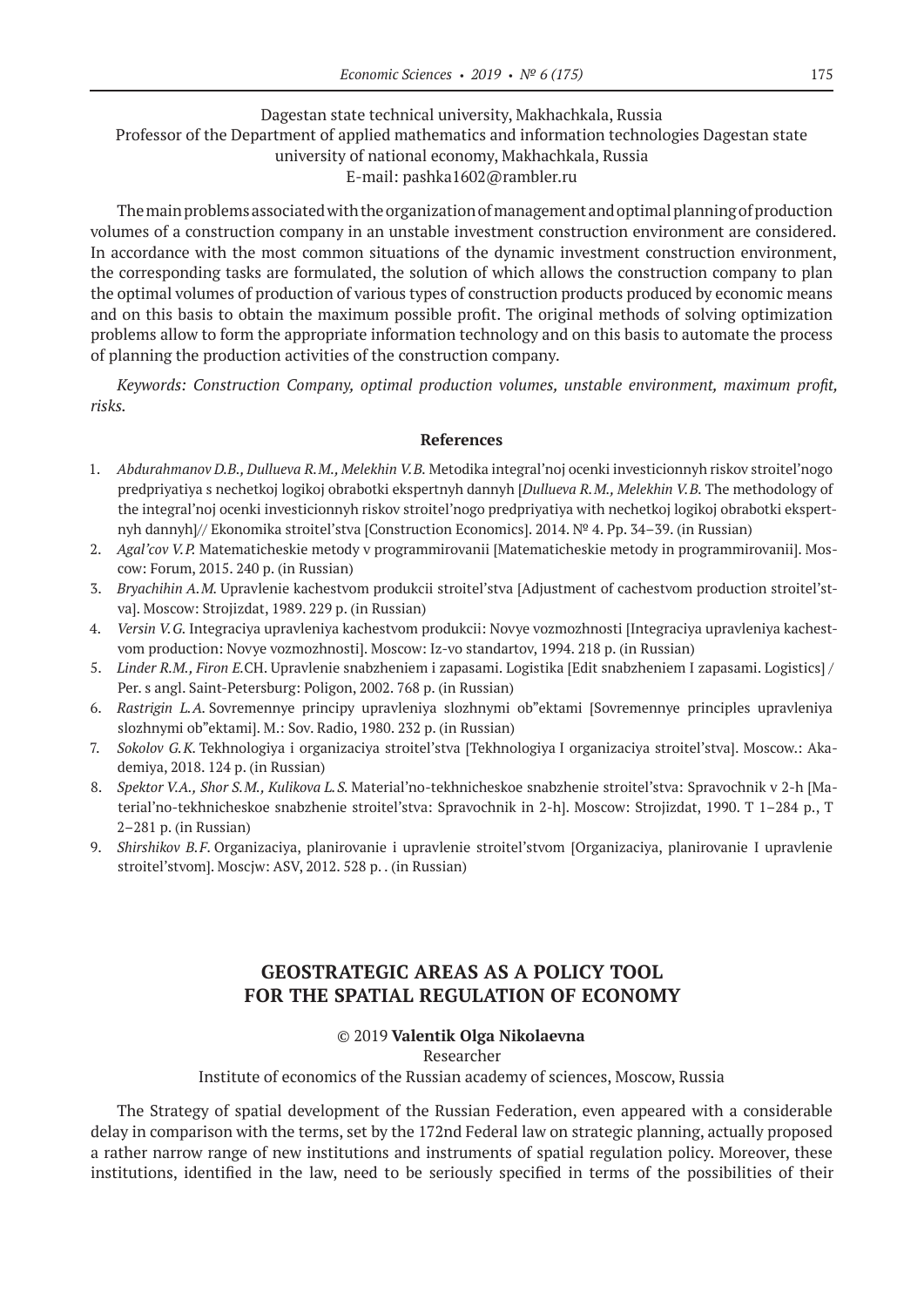practical implementation. This fully applies to such innovation as geostrategic territories.

*Keywords: strategic planning, spatial development, geostrategic territories, regions of Russia; development institutions*

#### **References**

- 1. *Buhval'd E.M., Valentik O.N.* Makroregiony kak novaciya strategirovaniya prostranstvennogo razvitiya ekonomiki Rossii [Macro-regions as innovation in strategies of spatial development of economy of Russia] // Regional'naya ekonomika. Yug Rossii. 2019. T.7. № 1. S.18–28.
- 2. *Kuznecova O.V.* Problema vybora prioritetov prostranstvennogo razvitiya [The problem of choice of priorities of spatial development] // Voprosy ekonomiki. 2019. № 1. S.146–157.
- 3. *Minakir P.A.* «Strategiya prostranstvennogo razvitiya» v inter'ere koncepcij prostranstvennoj organizacii ekonomiki [«Strategy of spatial development» in the interior of the concept of the spatial organization of the economy] // Prostranstvennaya ekonomika. 2018. № 4. S.14.
- 4. *Minakir P.A.* Dal'nevostochnye institucional'nye novacii: imitaciya novogo etapa [Far Eastern institutional innovations: imitation of a new stage] // Prostranstvennaya ekonomika. 2019.  $N^{\circ}$  1. S. 7–17.
- 5. *Mitrofanova I.V., Selyutin V.V., Ivanov N.P.* «Belye pyatna» Strategii prostranstvennogo razvitiya Rossii: obsuzhdenie proekta [«White spots» of Russia's spatial development Strategy: discussion of the project] // Regional'naya ekonomika. YUg Rossii. 2019. T.7. № 1. S.42–55.
- 6. *Polynev A.O., Grishina I.V.* Metodicheskie podhody k postroeniyu tipologii regionov dlya razrabotki Strategii prostranstvennogo razvitiya [Methodological approaches to the construction of regional typology for the elaboration of the Spatial development strategy] // Regional'naya ekonomika. Yug Rossii. 2019. T.1. S. 29–41.
- 7. *Osinceva V.M.* K voprosu o differenciacii social'no-ekonomicheskogo razvitiya rossijskih regionov [To the issue of differentiation of socio-economic development of Russian regions] // Ekonomika i predprinimatel'stvo. 2019. № 2 (103). S.487–491.
- 8. Rasporyazhenie Pravitel'stva RF ot 13 fevralya 2019 g. № 207-r «Ob utver-zhdenii Strategii prostranstvennogo razvitiya Rossijskoj Federacii na period do 2025 goda» [Order of the RF Government of February 13, 2019. № 207-R "On approval of the Strategy of spatial development of the Russian Federation for the period up to 2025"] http:// www.consultant.ru/document/cons\_doc\_LAW\_25312/.
- 9. Federal'nyj zakon ot 28 iyunya 2014 g. № 172-FZ «O strategicheskom pla-nirovanii v Rossijskoj Federacii». [Federal law of June 28, 2014. № 172-FZ "On the strategic planning in the Russian Federation»] URL: http://www. consultant.ru/document/cons\_doc\_LAW\_164841/.

## **ECONOMIC NETWORKS IN THE SERVICE INDUSTRY OF RUSSIA**

## ©© 2019 **Gabdrakhmanov Oleg Faritovich**

PhD in Economics, Associate Professor in the Department of Economics and Financial Law Institute of Business Career, Orekhovo-Zuevo, Russia E‑mail: Gabdrahmanov@list.ru

The article gives an overview of the approaches to the search for a new economy model, which led to the development of the new network organisation forms. The features and role of economic networks in the service sector of Russia in the context of the concept of «new economy»are investigated. The analysis of approaches of domestic and foreign scientists to the concepts of the economic network. The characteristics of their main types: economic networks of households, economic networks on the principles of reciprocity

*Keywords: network, «new economy», economic networks, service sector, classification, organization, research, efficiency.*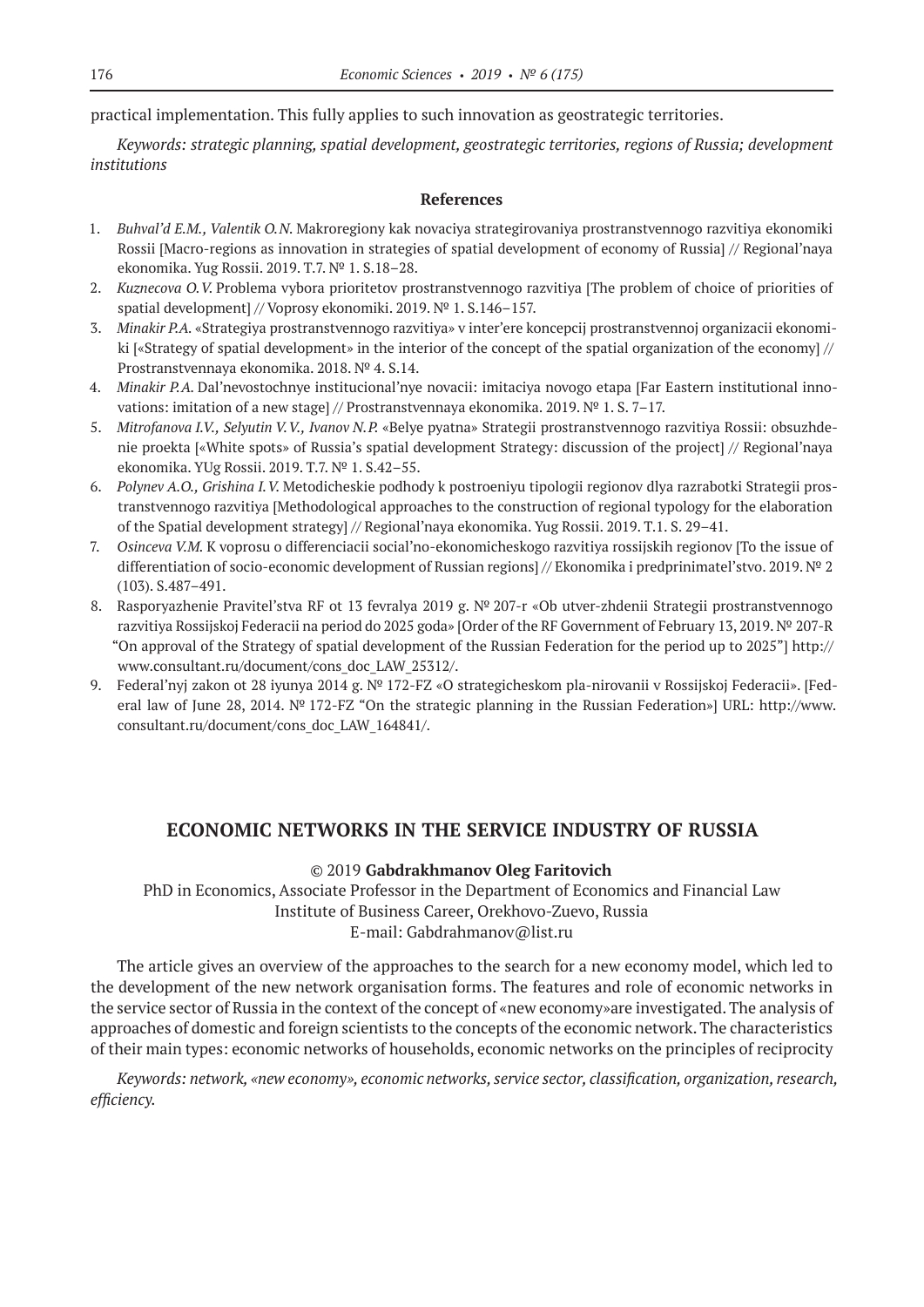# **THE GENERAL CLAUSE OF CONSULTING IN COMMERCIAL ACTIVITIES (MARKETING). INFORMATIONAL TECHNOLOGIES AND CONSULTING**

©© 2019 **Danelan Taya Ivanovna**

PhD in Economics, Associate Professor of Applied Informatics and Information Security Department Plekhanov Russian University of Economics, Moscow, Russia E‑mail: tdanelan@yandex.ru

In this article author considers the need for introduction of informational technologies in process of consulting to enhance the efficiency of consultation department's and manufacturing enterprise's work.

*Keywords: manufacturing enterprise, consulting, marketing, data system, informational technologies.*

# **ASSESSMENT OF INVESTMENT ATTRACTIVENESS OF THE ENTERPRISE IN MODERN BUSINESS CONDITIONS**

©© 2019 **Kozina E.V.**

Candidate of Economic Sciences, Associate Professor at the Department of «Economics and Management» Penza State Technological University, Penza, Russia E-mail: uhelena@list.ru

> ©© 2019 **Surikova D.S** Student Penza State Technological University, Penza, Russia E‑mail: surikova4997@mail.ru

In modern business conditions, enterprises are in a tough competitive environment. Continuous development, rapid adaptation to changing conditions in both external and internal environment, the production of relevant, high-quality goods that satisfy the consumer is necessary for the stable development of the organization. Which, in turn, requires an investment in fixed assets, scientific, technical and experimental design and other purposes aimed at increasing production, at increasing the company's reputation. In order to attract both real and financial investments, an organization should manage investment attractiveness wisely.

The article presents the main approaches to assessing the investment attractiveness of an enterprise; the essence of the concept "investment attractiveness of an enterprise" is investigated.

*Keywords: investments, investment attractiveness, enterprise, analysis, ratios, financial stability, liquidity, profitability.*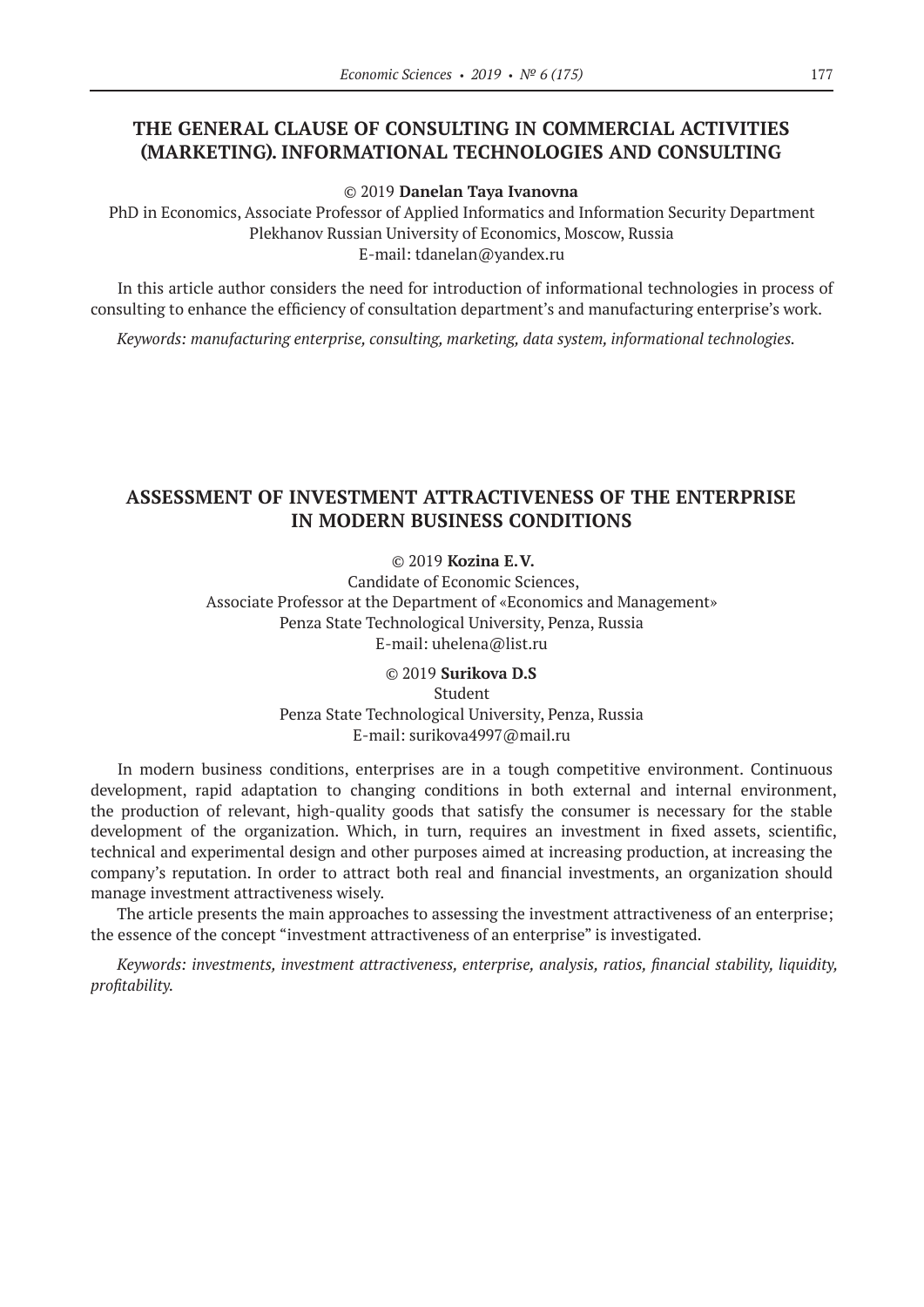# **PROBLEMS OF BUILDING AN ADAPTATION SYSTEM AS A FACTOR IN THE DEVELOPMENT OF PERSONNEL POTENTIAL: THE EXPERIENCE OF A RUSSIAN ENTERPRISE (EXAMPLE OF A VESNA)**

©© 2019 **Konovalova Anastasia Igorevna** Student

©© 2019 **Sumina Nadezhda Pavlovna** Student E‑mail: kon63nas@yandex.ru

## ©© 2019 **Polynova Lyudmila Viktorovna** Professor

The article describes the experience of building a staff adaptation system at one of the Russian enterprises — OAO Vesna. In particular, the results of the audit of the existing adaptation system at OAO Vesna are considered. According to the results of the study, weaknesses were identified and the main stages of the construction of the adjusted adaptation system were proposed.

*Keywords: personnel adaptation, personnel adaptation systems, mentoring, stages of building an adaptation system.*

## **INNOVATIVE DEVELOPMENT OF THE REGION: PROBLEM OF TERMINOLOGY**

## ©© 2019 **Matvienko Irina Ivanovna**

Candidate of Economic Sciences, Associate Professor, Senior Researcher, Federal Research Center for Integrated Study of the Arctic named after academician NP Laverov Russian Academy of Sciences, Arkhangelsk, Russia

The article shows the problem of interpreting the term "innovative development of the region" based on the analysis of scientific works and current legislation, while giving its author's interpretation based on an understanding of the basic term "innovative development". The legislative introduction of the term "innovative development of the region" is relevant, which would allow more effectively assess and predict the impact of innovation results on the socio-economic development of the region, since it is the innovative activities of the regions that should become the basis for ensuring the production, information and economic security of the country as a whole.

*Keywords: innovative development of the region, regional innovation system, innovations, innovative development, terminology.*

## **THE DIGITAL ECONOMY: THREATS AND PROSPECTS OF IMPLEMENTATION**

## ©© 2019 **Myasoedov Sergey Alexandrovich**

Doctor of Economics, associate Professor Academy of marketing and socially-information technologies — IMSIT, Krasnodar, Russia E-mail: myasoedov8@mail.ru

The Internet, virtual reality, the effectiveness of digital technologies have erased the borders of States, made people closer, but at the same time the emergence of digital products has created a significant number of threats and problems to the generally accepted foundations, lifestyles, transformed economic activity. The sharing economy calls into question the need to acquire assets; big data technologies allow to build a causal relationship between events that have never been recognized as interdependent; the Internet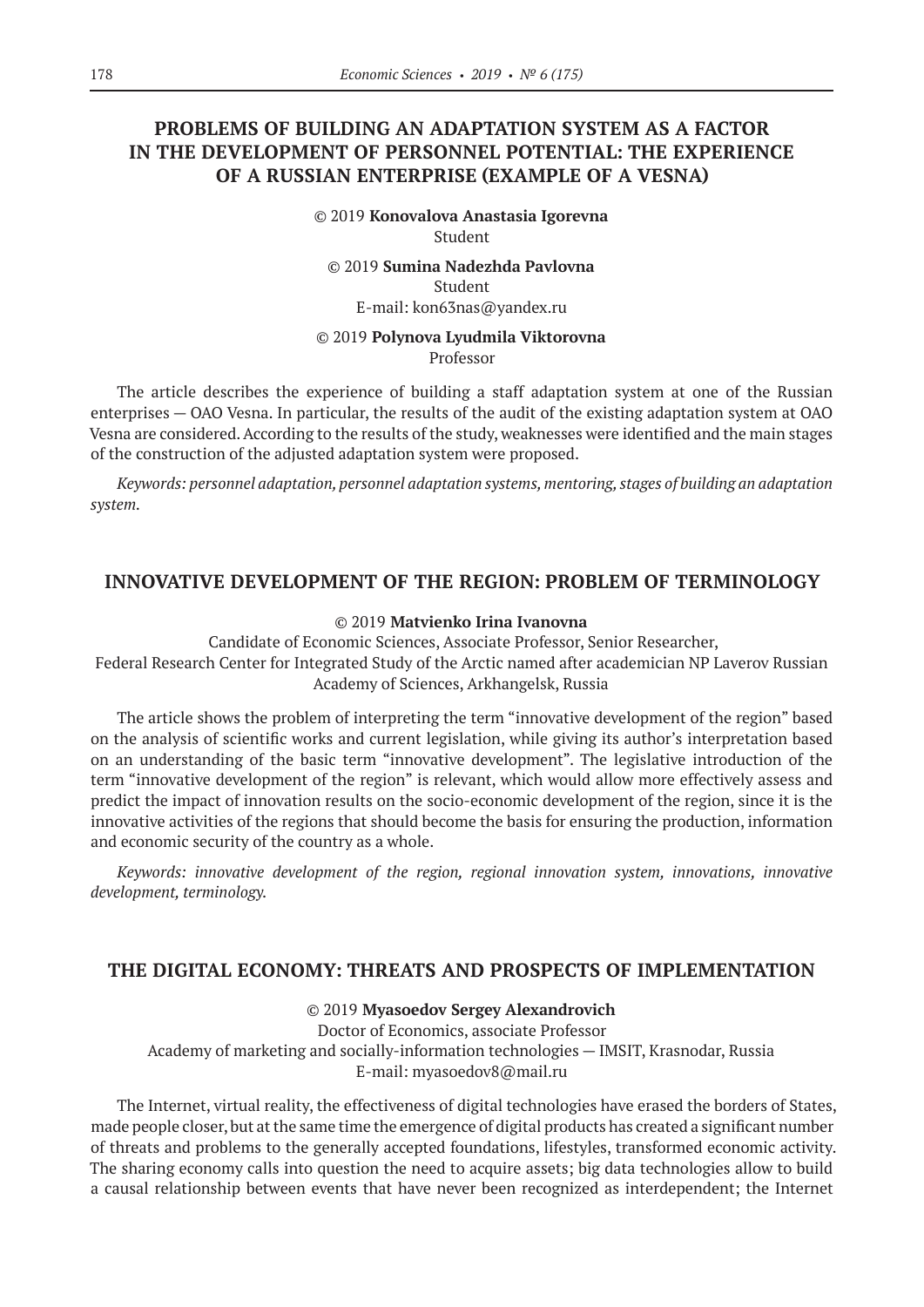of things makes life comfortable, reduces the level of resource consumption, but takes away the right of personal space — the digital economy is actively gaining new positions in the social and economic space.

*Keywords: digital economy, threats, Internet of things, smart city technologies, smart home technologies, big data, sharing economy.*

# **TRANSFORMATION OF THE RUSSIAN SOCIAL SYSTEM IN THE CONTEXT OF MODERN CHALLENGES**

## ©© 2019 **Naumov Alexander Sergeevich**

Senior Researcher, PhD in Economics

Institute of Economics, Russian Academy of Sciences, Moscow, Russia

E-mail: as.naumov@mail.ru

The stages of social development are analyzed, their features are revealed, the main directions of those transformation processes which are carried out in various spheres of public life are allocated, ways of an exit from ideological and economic crisis are considered.

*Keywords: social development, liberalism, Keynesianism, neoliberalism, doctrine, economic policy, state, social environment, democracy, social structure of society, digital economy, distributed production, resources, resource base, national projects.*

## **References**

- 1. *Sychev N. In.* Essays on the history of economic doctrines. M., goo. 1998. P. 58–59.
- 2. *Nikiforov L.V.* Turn of strategy of social and economic development of Russia.— Moscow, IE RAS. 2010. Pp. 3–4.
- 3. Stolypin PA Full collection of speeches in the State Duma and the State Council 1906–1911.— M.: Young guard.— 1991.— P. 106.
- 4. *Abalkin L.* Challenges of the new century. M., 2001, P. 14.
- 5. *Nikiforov L. V.* property Relations: tendencies of transformation.— Moscow: IE RAS, 2001.— P. 73.
- 6. Keynes John. M. General theory of employment, interest and money. M., Progress. 1978. P. 74.
- 7. *Parsons T.* The Concept of Society: The Components and Their.— Prentice-Hall, Translated by K. F. N.N. Polyakova,  $1966 - C. 5 - 29.$
- 8. http://asiarussia.ru/news/21484/.
- 9. *Kovalevsky P.I.* Nationalism and national education in Russia. The publication of the Union «the Unity of Russia, new York 1922. P. 14.
- 10. *Sitnikov A.* Industrial Russia 4.0: in the face of the collapse of 30 technologies and technical achievements, without which we are waiting for the fate of the unfortunate Libya. [Electronic resource.] 14.12.2017.—Access mode: https://svpressa.ru/economy/article/187584/.— Date of access: 04.10.2018.
- 11. https://inecon.org/docs/Smorodinskaya\_Katukov\_EP\_2017.pdf. P. 87.

# **ROLE OF HIGHER EDUCATION IN ENSURING LONG-TERM ECONOMIC SECURITY OF THE RUSSIAN FEDERATION**

## ©© 2019 **Nikolaeva Elena Anatolevna**

PhD in Sociology, Associate Professor of the Department of Foreign Languages No. 3 Plekhanov Russian University of Economics, Moscow, Russia E-mail: yoltash82@mail.ru

## ©© 2019 **Stroganov Igor Alexeyevich**

PhD in Economics, Associate Professor of the Department of Entrepreneurship and Logistics Plekhanov Russian University of Economics, Moscow, Russia E-mail: stroganov.ia@rea.ru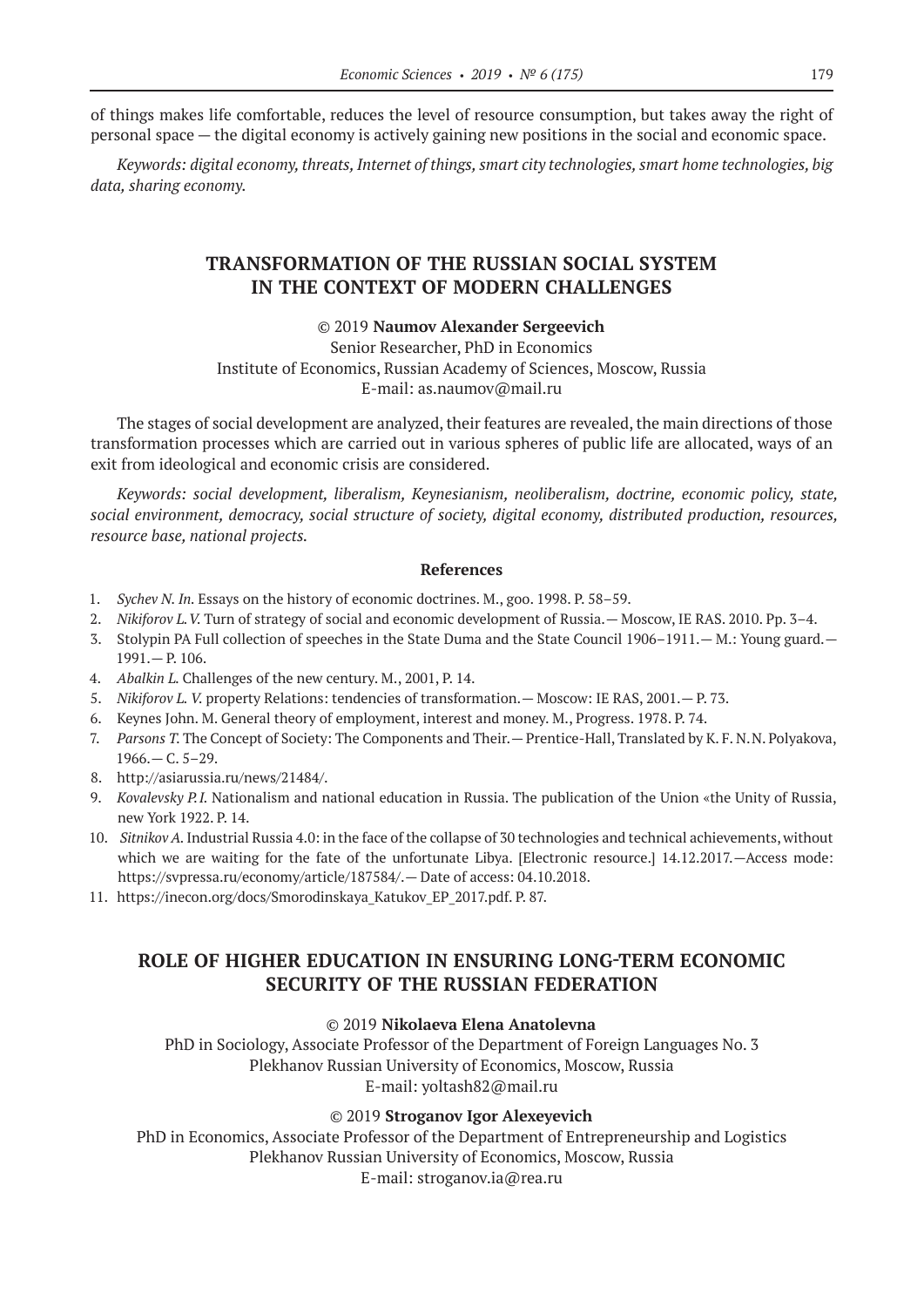# ©© 2019 **Stroganova Irina Igorevna** The senior teacher of the Department of Foreign Languages No. 3 Plekhanov Russian University of Economics, Moscow, Russia E-mail: Stroganova.II@rea.ru

## ©© 2019 **Adasova Yana Borisovna** The teacher of the Department of Foreign Languages No. 3 Plekhanov Russian University of Economics, Moscow, Russia E‑mail: adasova\_yana@rambler.ru

In article of authors the question of a role of higher education in ensuring long-term economic security of the Russian Federation is considered. As an object of a research economic security of the Russian Federation, and a subject — higher education and its functional importance acted. Theoretical and methodological values of a research are concluded in development of the theory of functional loading of economic categories in a section of correlation integration with process aspect of economic security. The practical value of a research is defined by quantitative formalization of functional loading of the studied economic category in aspect of increase in economic security of the Russian Federation.

*Keywords: Higher education, economic security, Russian Federation, functions, providing.*

#### **References**

- 1. *Bigzhanova A.M., Bezverhaya O.N.*  Ugrozy ekonomicheskoi bezopasnosti nacional'noi ekonomiki Rossii: proyavleniya, neitralizaciya [Threats of economic security of national economy of Russia: manifestations, neutralization] / A.M. Bigzhanova, O.N. Bezverhaya // Molodoi uchenyi — Kazan': Izd-vo «Molodoi uchenyi» —  $2018. - 113. - S. 221 - 225.$
- 2. *Nikolaeva E.A.* i drugie Instrumenty realizacii strategicheskih iniciativ vysshego uchebnogo zavedeniya v celyah povysheniya kachestva obrazovatel'nogo processa [Instruments of realization of strategic initiatives of a higher educational institution for improvement of quality of educational process] / E.A. Nikolaeva i drugie // Ekonomicheskie nauki — Moskva: Izd-vo OOO «24-Print» —  $2018. - 19. - S. 87-90.$
- 3. *Nikolaeva E.A.,* Grigor'eva I.V. i dr. K aspektam vliyaniya ocenki effektivnosti deyatel'nosti professorskoprepodavatel'skogo sostava vysshego uchebnogo zavedeniya na ukreplenie ekonomicheskoi bezopasnosti Rossiiskoi Federacii [To aspects of influence of assessment of efficiency of activity of the faculty of a higher educational institution on strengthening of economic security of the Russian Federation] / E.A. Nikolaeva, I.V. Grigor'eva, I.S. Kazimirova, E.I. Sokolova // Ekonomicheskie nauki — Moskva: Izd-vo OOO «24-Print», 2019.—  $13. - S. 62-67.$
- 4. *Plotnikov N.V.* Problemy obespecheniya ekonomicheskoi bezopasnosti vysshego obrazovaniya na sovremennom etape [Problems of ensuring economic security of the higher education at the present stage] / N.V. Plotnikov // Nauchnyi zhurnal NIU ITMO. Seriya «Ekonomika i ekologicheskii menedzhment» — SPB: Izd-vo «Universitet  $ITMO$ »  $-2015$ ,  $15$ ,  $-$  S,  $143$ - $150$ .
- 5. *Yaparov S.S.*  Instituty obespecheniya ekonomicheskoi bezopasnosti v Rossiiskoi Federacii i napravleniya ih sovershenstvovaniya [Institutes of ensuring economic security in the Russian Federation and the directions of their improvement] / S.S. Yaparov // Teoriya i praktika servisa: ekonomika, social'naya sfera, tehnologii — SPB: Izd-vo Sankt-Peterburgskii gosudarstvennyi ekonomicheskii universitet  $-2016. - 14. - S. 44-50.$
- 6. *Николаева Е.А., Григорьева И.В.* и др. К аспектам влияния оценки эффективности деятельности профессорско-преподавательского состава высшего учебного заведения на укрепление экономической безопасности Российской Федерации / Е.А. Николаева, И.В. Григорьева, И.С. Казимирова, Е.И. Соколова // Экономические науки — Москва: Изд-во ООО «24-Принт», 2019.— № 3.— С. 62–67.model. Canadian Journal of Administrative Sciences, Revue Canadienne des Sciences de l'Administration, 28(3), 302–316
- 7. *Spremić, M*. (2017): Governing Digital Technology—how Mature IT Governance can help in Digital Transformation?. International Journal of Economics and Management Systems, 2, 214–223.
- 8. World Economics Forum (2018): Global Risk Report 2018.
- 9. Kompaniya «Deloit Tush Tomacu Limited» [Elektronnyi resurs]: analiticheskie materialy Oficial'nyi sait kompanii «Deloit Tush Tomacu Limited», 2019.— Rezhim dostupa: https://www2.deloitte.com
- 10. Reitingovoe agentstvo «Ekspert RA» [Elektronnyi resurs]: analiticheskie materialy Oficial'nyi sait reitingovogo agentstva «Ekspert RA», 2019.— Rezhim dostupa: https://raexpert.ru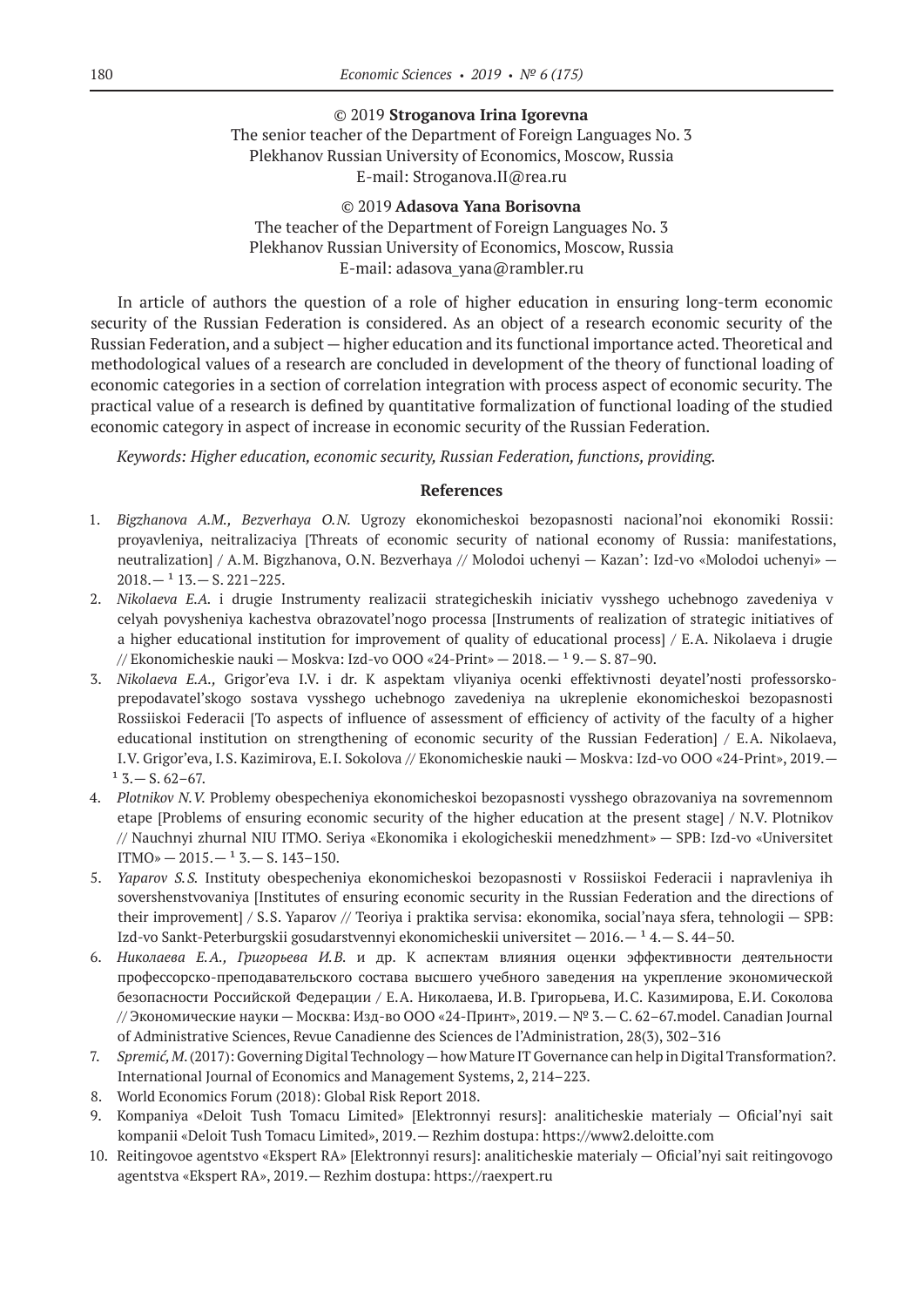# **ORGANIZATIONAL SUPPORT OF PUBLIC GREEN PROCUREMENT IN RUSSIA. FORMATION OF THE MARKET OF ECO-FRIENDLY PRODUCTS**

## ©© 2019 **Smetanina Tatiana Petrovna**

candidate of Economics, leading researcher of the research laboratory «Research on topical issues of competition policy and state order development in the Russian economy» of the Center development of competition policy and government order of Russian Presidential Academy of National Economy and Public Administration

E-mail: smetanina.tatiana@gmail.com

The article presents the new proposals connected with the leading management of the forming Green Products Market. Considering the necessity of targeted analysis of the market conditions on the current availability of green services and goods, the ways of catalogues forming, accounting and verification of eco-labels and certified systems, also marked the necessity of pioneer green public procurement actions held the neхt analysis and its promotion. The need of institutional performance and responsibility in creating the green criteria is stressed as well as the meaning of information and education activity. The basic structure for the green public procurement programme is presented.

*Keywords: the ecological products' market, green certification, green public procurement, catalogues of ecological goods, national action plan in green procurement, ecological education*

# **TO A QUESTION OF SECURITY OF THE SPHERE OF HIGHER EDUCATION IN THE RUSSIAN FEDERATION STRATEGIES OF DEVELOPMENT FOR ECONOMIC SECURITY**

## ©© 2019 **Sokolova Ekaterina Iosifovna**

PhD in Philology, Associate professor of the Department of foreign languages No. 3 Plekhanov Russian University of Economics, Moscow, Russia E‑mail: kafmkk@mail.ru

In article of the author the question of security of the sphere of higher education in the Russian Federation is considered by strategies of development for economic security. As an object of a research the system of higher education in the Russian Federation, and a subject — strategies of development for economic security in this system acted. Theoretical and methodological values of a research are concluded in expansion of ideas of interrelation of strategies of development for economic security and the sphere of higher education. The practical value of a research is connected with formation of the distributive field of the strategic involvement of the sphere of higher education in the Russian Federation in process of ensuring economic security.

*Keywords: Strategy, economic security, development, higher education, sphere, Russian Federation.*

#### **References**

- 1. *Bigzhanova A.M., Bezverhaya O.N.* Ugrozy ekonomicheskoi bezopasnosti nacional'noi ekonomiki Rossii: proyavleniya, neitralizaciya [Threats of economic security of national economy of Russia: manifestations, neutralization] / A.M. Bigzhanova, O.N. Bezverhaya // Molodoi uchenyi — Kazan': Izd-vo «Molodoi uchenyi» —  $2018. - 113. - S. 221 - 225.$
- 2. *Klokova M.A.* Ekonomicheskaya bezopasnost' predpriyatiya kak neobhodimyi element upravleniya predpriyatiem v sovremennoi rynochnoi ekonomike [Economic security of the enterprise as a necessary control element the enterprise in modern market economy] / M.A. Klokova // Sistemnoe upravlenie — Saransk: Izd-vo «Nacional'nyi issledovatel'skii Mordovskii gosudarstvennyi universitet im. N.P. Ogareva»  $-2014. -14. -5.53-58.$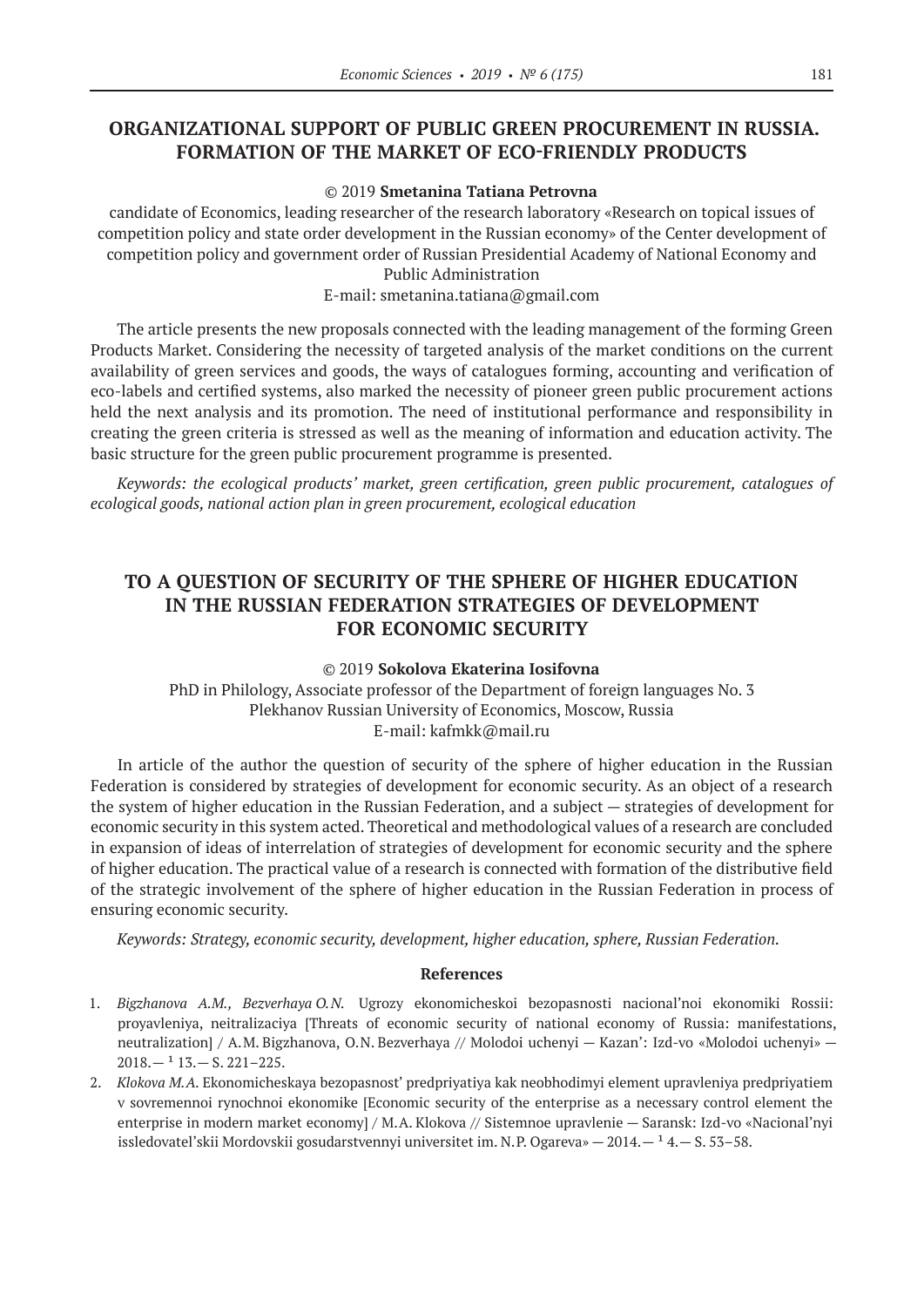- 3. *Myasoedov S.A.* Ocenka urovnya ustoichivogo ekonomicheskogo razvitiya i ekonomicheskaya bezopasnost' otraslei mineral'no-syr'evogo kompleksa Rossii [Assessment of level of sustainable economic development and economic security of the industries of a mineral and raw complex of Russia] / S.A. Myasoedov // Ekonomicheskie nauki – Moskva: Izd-vo OOO «24-Print» -  $2018$  -  $112$  - S, 65-69.
- 4. *Nikolaeva E.A.,* Grigor'eva I.V. i dr. K aspektam vliyaniya ocenki effektivnosti deyatel'nosti professorskoprepodavatel'skogo sostava vysshego uchebnogo zavedeniya na ukreplenie ekonomicheskoi bezopasnosti Rossiiskoi Federacii [To aspects of influence of assessment of efficiency of activity of the faculty of a higher educational institution on strengthening of economic security of the Russian Federation] / E.A. Nikolaeva, I.V. Grigor'eva, I.S. Kazimirova, E.I. Sokolova // Ekonomicheskie nauki — Moskva: Izd-vo OOO «24-Print», 2019.— №3.— S. 62–67.
- 5. *Novickii N.A.* Ekonomicheskaya bezopasnost' novoi industrializacii: kriterii i indikatory [Economic security of new industrialization: criteria and indicators] / N.A. Novickii // Ekonomicheskie nauki — Moskva: Izd-vo OOO «24-Print»,  $2013 - 15 - S$ . 7-11.
- 6. *Sushkova I.A., Bondarenko A.A.* Innovacionnaya model' obespecheniya sistemy ekonomicheskoi bezopasnosti predpriyatiya [Innovative model of providing system of economic security of the enterprise] / I.A. Sushkova, A.A. Bondarenko // Informacionnaya bezopasnost' regionov — Saratov: Izd-vo «Saratovskii social'noekonomicheskii institut (filial) federal'nogo gosudarstvennogo byudzhetnogo obrazovatel'nogo uchrezhdeniya vysshego obrazovaniya «Rossiiskii ekonomicheskii universitet im. G.V. Plehanova» —  $2017. - 13 - 4. - S. 63 - 67.$
- 7. *Allcott, H.*, and *C. Sunstein* (2015). «Regulating Internalities». Journal of Policy Analysis and Management 34, no. 3: 698–705.
- 8. *Buzan, B* (1991). «New Patterns of Global Security in the Twenty-First Century». International Affairs (Royal Institute of International Affairs 1944): 431–451.
- 9. Компания E&Y [Электронный ресурс]: аналитические материалы Официальный сайт компании «Ernst & Young», 2019.— Режим доступа: https://www.ey.com

## **ANALYSIS OF POSSIBLE WAYS TO REDUCE COSTS IN THE ORGANIZATION**

## ©© 2019 **Takhumova Oksana Viktorovna**

associate Professor of economic analysis Kuban state agrarian University named after I.T. Trubilin, Krasnodar, Russia

## ©© 2019 **Goreiko Nadezhda Igorevna**

4th year student of the faculty of Economics Kuban state agrarian University named after I.T. Trubilin, Krasnodar, Russia

## ©© 2019 **Petrova Elizaveta Dmitrievna**

4th year student of the faculty of Economics Kuban state agrarian University named after I.T. Trubilin, Krasnodar, Russia

## ©© 2019 **Chuev Sergey Sergeevich**

4th year student of the faculty of Economics

Kuban state agrarian University named after I.T. Trubilin, Krasnodar, Russia

The Most common opportunities to reduce costs in the organization are rational sales planning, revaluation of the range of products, the use of idle reserves, which will improve the performance of production. The article discusses ways to reduce costs in the organization, both classical and more modern. Complex and individual approaches to substantiation of cost reduction directions are revealed. The most optimal system of management accounting for Russian companies has been identified, which will allow to draw conclusions about the planning and control of future and current costs, as well as help to determine the profitability of goods. Identified measures to reduce costs and investigated the problems of their implementation.

*Keywords: costs, direct costing, standard costing, costs, variable costing, abstraction costing, accounting.*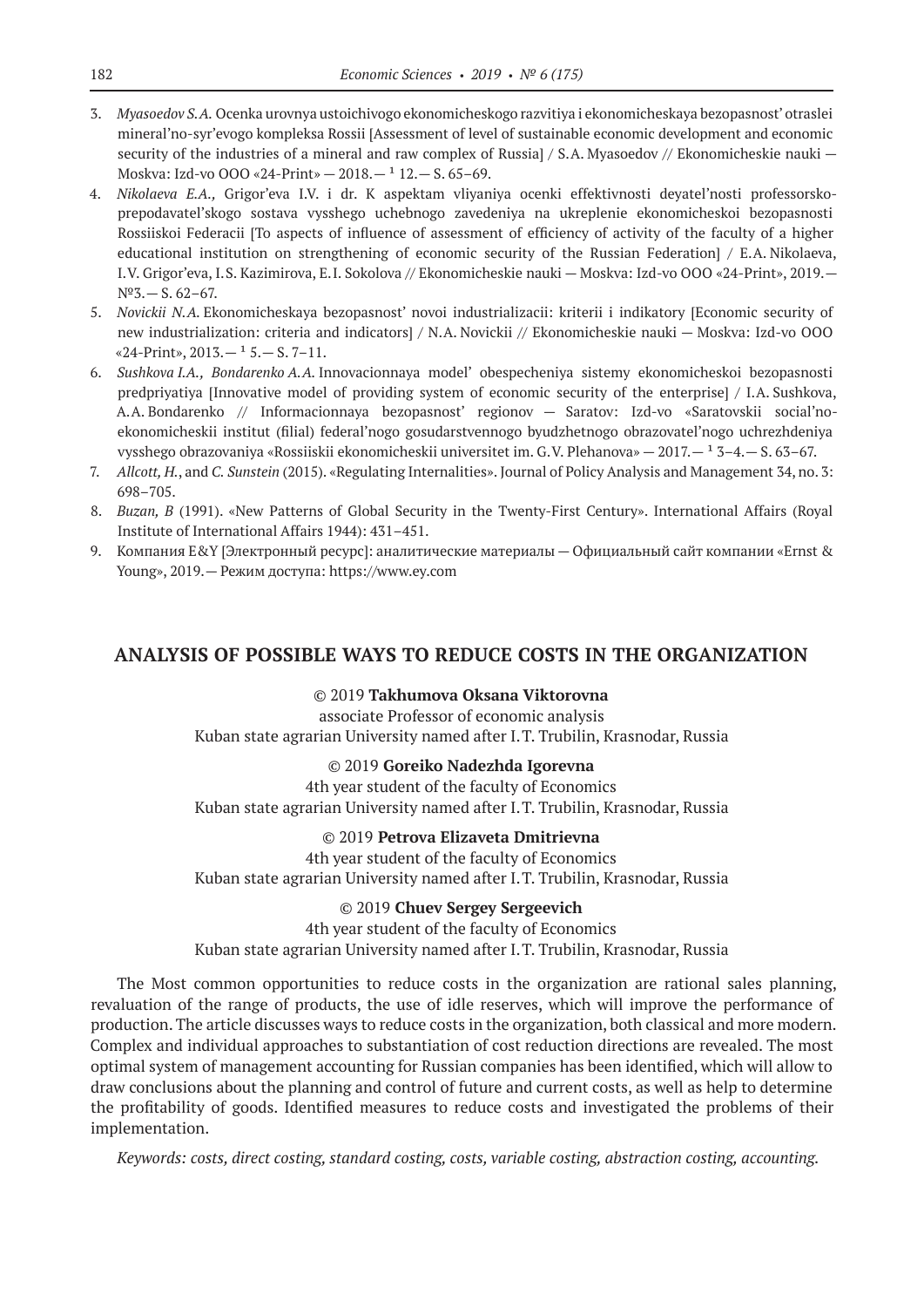## **TERRORISM: DEFINITION AND POSSIBLE SOURCES OF FUNDING**

©© 2019 **Chernov Sergey Borisovich** Candidate of economic Sciences, Associate Professor Associate Professor of the Department of economic theory and world economy State University of management, Moscow, Russia Associate Professor of the Department of economic theory Financial University under the Government of the Russian Federation, Moscow, Russia E-mail: chernov s b@mail.ru

The article deals with the approaches to the definition of terrorism, analyzes possible sources of financing of terrorist activities, highlights the directions of combating the financing of terrorism.

*Keywords: definition of the reason of terrorism, internal and external sources of financing of terrorism, counteraction to financing of terrorism.*

## **TYPES OF FARMS AND MILK QUALITY: PROBLEMS AND SOLUTIONS**

©© 2019 **Sensin Alexander Evgenevich**

doctor of Economics, Professor, head. Department of civil law disciplines Institute of public administration, Moscow, Russia E-mail: alshensh@gmail.com

## ©© 2019 **Major Alexander Albertovich**

doctor of technical Sciences, Professor

Siberian Research Institute of cheese-making of the Federal Altai scientific center of agrobiotechnologies, Barnaul, Russia

#### ©© 2019 **Surai Natalia Mikhailovna**

candidate of technical Sciences, associate Professor, associate Professor of Economics and management Moscow state University of technology and management named after K.G. Razumovsky (PKU), Moscow,

Russia

E‑mail: natalya.mixajlovna.1979@mail.ru

## ©© 2019 **Nosov Vladimir Vladimirovich**

doctor of Economics, Professor of the Department of Economics and management, Deputy Director for research of the Institute of Economics, management and law

Moscow state University of technology and management named after K.G. Razumovsky (PKU), Moscow, Russia

In this article the analysis of milk production and its quality at the enterprises (farms) with various system of the organization and various volumes of the made milk is carried out.

*Keywords: milk, milk suitability, agricultural organizations, personal subsidiary farms, farms, dairy industry, dairy enterprises, milk quality, milk production.*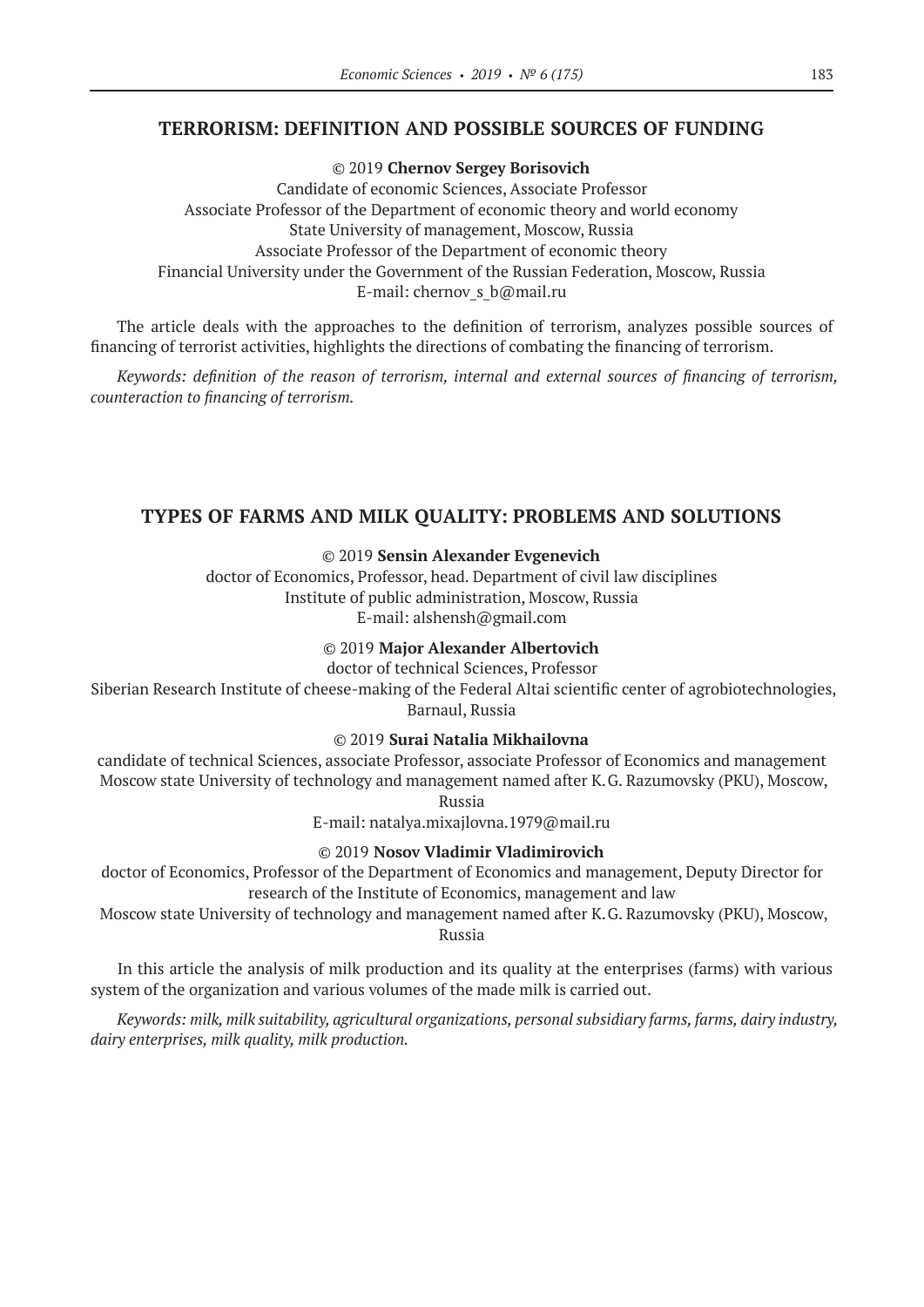# **COMPETENCY MODELS OF INNOVATIVE PROJECTS' MANAGERS AND THE POSSIBILITY OF THEIR USE AT INDUSTRIAL ENTERPRISES**

©© 2019 **Burmistrov Andrei Nikolaevich**

PhD (Econ), associate professor Peter the Great St. Petersburg Polytechnic University, St. Petersburg, Russia E-mail: isar@mail.ru

©© 2019 **Siniavina Maria Pavlovna**

senior lecturer Peter the Great St. Petersburg Polytechnic University, St. Petersburg, Russia E‑mail: sinmp@inbox.ru

## ©© 2019 **Rasskazova Olga Anatolievna**

PhD (Econ), associate professor Peter the Great St. Petersburg Polytechnic University, St. Petersburg, Russia E‑mail: olanka777@yandex.ru

©© 2019 **Aleksandrov Igor Nikolaevich**

PhD (Econ), associate professor Peter the Great St. Petersburg Polytechnic University, St. Petersburg, Russia E‑mail: a7830298@gmail.com

The research of competency models of the projects' managers presented in the modern scientific literature and normative documents on project management is carried out. The classification of such models is developed. Significant limitations of their application for the management of innovative projects at the industrial enterprises associated with their high complexity are identified. The necessity of developing special, simpler models designed for small and medium-sized enterprises, as well as for projects of relatively small scale carried out at large industrial enterprises is justified.

*Keywords: project, innovative project, competency model, project manager, project management*

## **MODERN JEWELRY MARKET IN THE WORLD**

©© 2019 **Zadorina Anastasiya Mihajlovna**

Russian State Geological Prospecting University (Moscow Geological Prospecting Institute), Moscow, Russia E-mail: carina-guseva@mail.ru

The article conducted a detailed analysis of the world jewelry market. The dynamics of production of precious metals in different countries of the world, as well as the demand for them.

*Keywords: Precious metals, price, production, gold, silver, platinum, palladium*

# **INTERNATIONAL EXPERIENCE IN THE APPLICATION OF ENVIRONMENTAL CRITERIA IN PUBLIC PROCUREMENT PRACTICES**

## ©© 2019 **Lipina Svetlana Arturovna**

doctor of Economics, professor, head of the research laboratory «Research on topical issues of competition policy and state order development in the Russian economy» of the Center development of competition policy and government order of Russian Presidential Academy of National Economy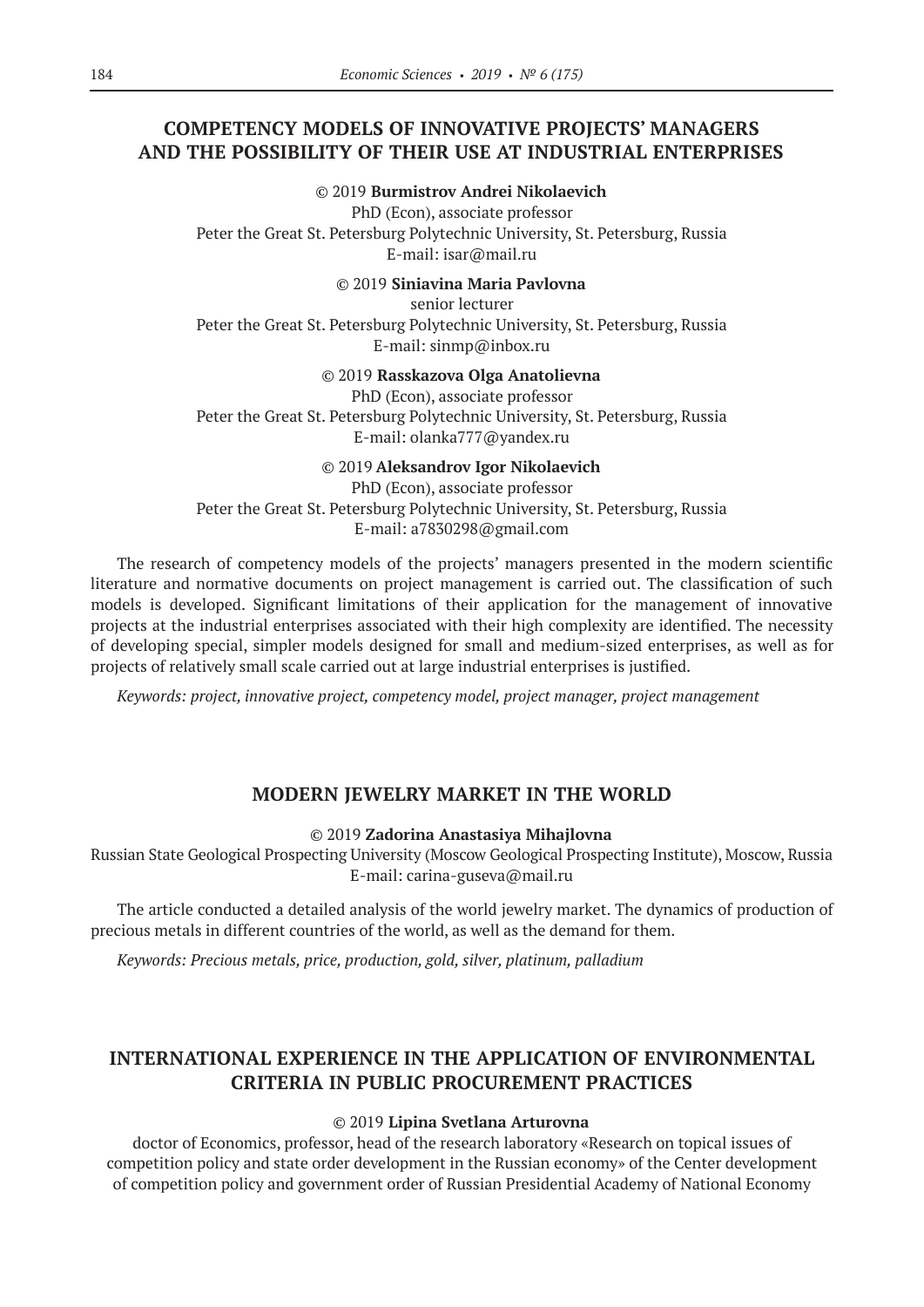and Public Administration, Head of Department — Deputy Chairman of the Council for the Study of Productive Forces of the All-Russian Academy of Foreign Trade of the Ministry of Economic Development of the Russian Federation on the location of productive forces and the regional economy E‑mail: s.lipina@mail.ru

## ©© 2019 **Agapova Elena Viktorovna**

candidate of Economics, associated Professor, leading researcher of the research laboratory «Research of topical issues of development of competition policy and state order in the Russian economy» of the Center development of competition policy and government order of Russian Presidential Academy of National Economy and Public Administration, head of the Center development of competition policy and government order of Russian Presidential Academy of National Economy and Public Administration E‑mail: agapova@ranepa.ru

## ©© 2019 **Lipina Alexandra Valerevna**

researcher of the research laboratory «Research of topical issues of development of competition policy and state order in the Russian economy» of the Center development of competition policy and government order of Russian Presidential Academy of National Economy and Public Administration, assistant of the Department of Geology and Surveying of the Mining Institute of the National Research Technological University «MISiS»

E‑mail: a.v.lipina@mail.ru.

One of the areas of «green» economy, where world leaders have gained practical experience in managing the process of spending budget funds at the state level, is the area of «green» public procurement (Green Public Procurement, GPP). The article provides an analysis of international experience in the practical application of the tool of economic development — «green» public procurement, which performs the function of supporting economic sustainability in order to achieve environmentally friendly development. To date, many developed countries have already made relatively far progress in formalizing the requirements for the system of environmental regulation of government contracts. Such a policy of «green» procurement is important for innovative development, with the obligation to select priority areas, with the introduction of the idea of supplying only certified products.

*Keywords: «green» economy, «green» purchases, environmental development, sustainable development, socio-economic development*

# **FINANCE, MONEY CIRCULATION AND CREDIT**

# **MODELLING OF FINANCIAL EFFICIENCY OF CORPORATIONS OF PUBLIC-PRIVATE PARTNERSHIP WITH USE OF FOREIGN EXPERIENCE**

## ©© 2019 **Bakulina Anna Aleksandrovna**

Doctor of Economics, associate professor, professor of Department of corporate finance and corporate management, deputy vice rector for scientific work Financial University under the Government of the Russian Federation, Moscow, Russia E‑mail: abakulina@fa.ru

©© 2019 **Charaeva Marina Viktorovna**

Doctor of Economics, associate professor, professor of faculty of management Southern Federal University, Rostov-on-Don, Russia E-mail: mvcharaeva@mail.ru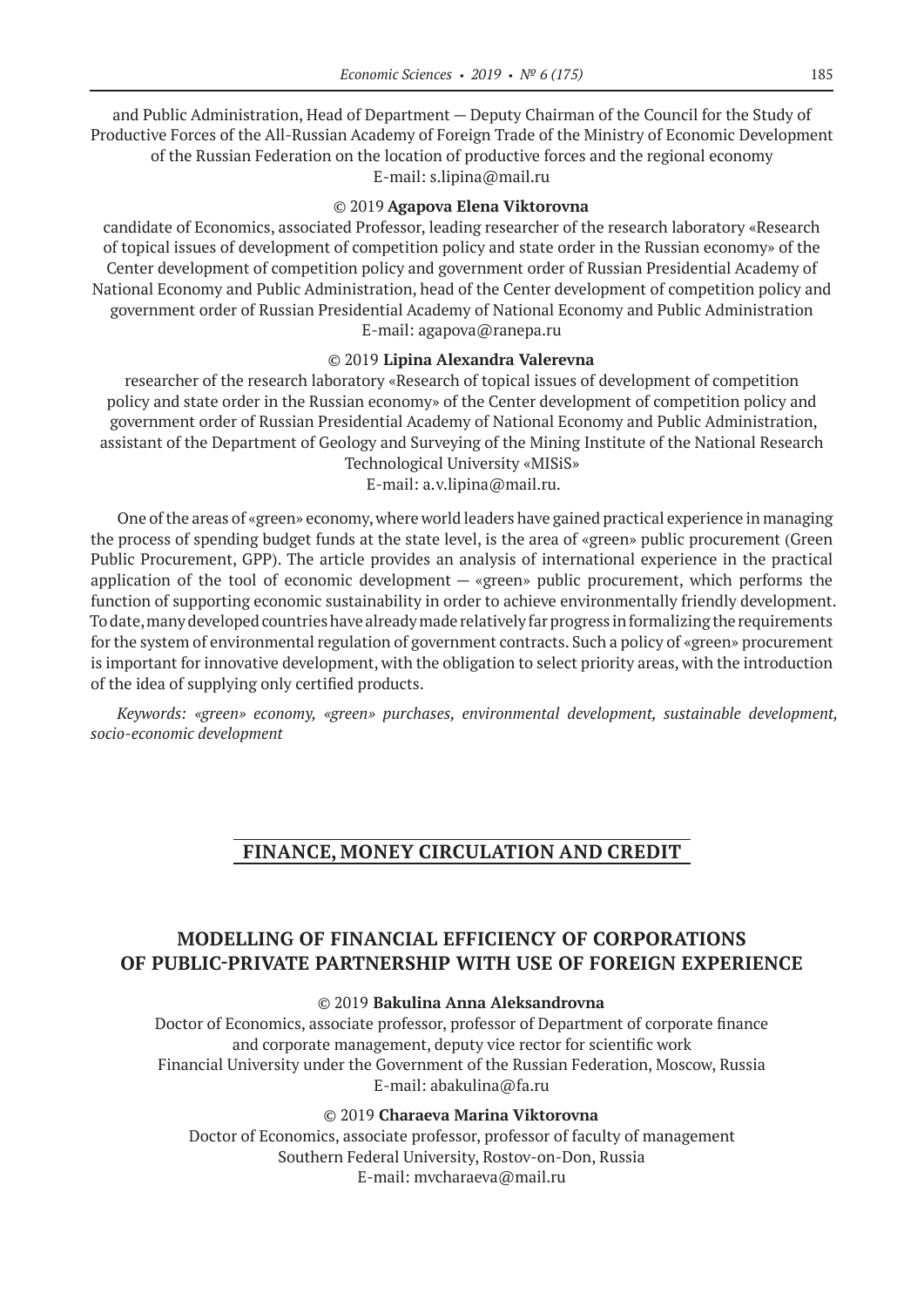In modern economic conditions issues of increase in efficiency financial and economic the Russian corporations have paramount value. However, the research of financial efficiency of corporations is, as a rule, limited to use of estimated indicators and characterized by lack of the analysis of use of opportunities of public-private partnership on the basis of the available foreign experience. Article purpose — to formulate offers on formation of model of assessment of financial efficiency of PPP corporations with use of foreign experience. Results: development of tools of modeling of financial efficiency of PPP corporations on the basis of forecasting of results of financial and economic activity

*Keywords: modeling, corporations of public-private partnership, financial efficiency, tools, financial security, foreign models, solvency, infrastructure, forecasting*

## **BOOK KEEPING, STATISTICS**

# **IT-TECHNOLOGIES IN ACCOUNTING AND ANALYTICAL SUPPORT FOR THE ORGANIZATION MANAGEMENT**

©© 2019 **Andreeva Svetlana Yurievna**

Candidate of Economic Sciences, Associate Professor, Department of Finance, Economics and Production Organization Volga State University of Technology, Yoshkar-Ola, Republic of Mari El, Russia

E‑mail: buh@tk12region.ru

## ©© 2019 **Shlychkov Dmitry Sergeevich**

Candidate of Economic Sciences, Associate Professor, Department of Accounting, Analysis and Audit Financial University under the Government of the Russian Federation, Moscow, Russia E‑mail: sds457@mail.ru

In the conditions of world digitalization of objects of management systems by an organization, the need arises for a more detailed elaboration of IT‑technologies in the accounting and analytical activities of an economic entity. The development of information systems for processing information at the level of an economic entity has been the subject of research.

In the process of researching the issue of IT technologies in accounting and analytical support, the following methods were used: observation and collection of facts, a systematic approach, induction and deduction, historical and logical.

Management of information flow in an organization requires a strategic approach that allows you to systematically build information for making management decisions in accounting, analytical and management management. The strategic approach covers a large area of organization management from the mission to the analysis of business processes. The main result of the research is the analysis of the introduction of IT technologies into the accounting and analytical support system for managing organizations, their content from the formation of a conceptual design scheme to the introduction of budget management as one of the controlling methods (ERP system, SAP, SWOT analysis and others). Currently, the use of these systems is a necessity in the management of the organization.

Innovative approaches to managing an organization determine its competitiveness in foreign markets in domestic markets. The implementation of strategic approaches allows you to quickly respond to changes in the economy of the country and the world, which contributes to the effective work on the sale of goods (works, services) in sales markets.

*Keywords: strategic management, ERP‑system, accounting and analytical support, planning, forecasting.*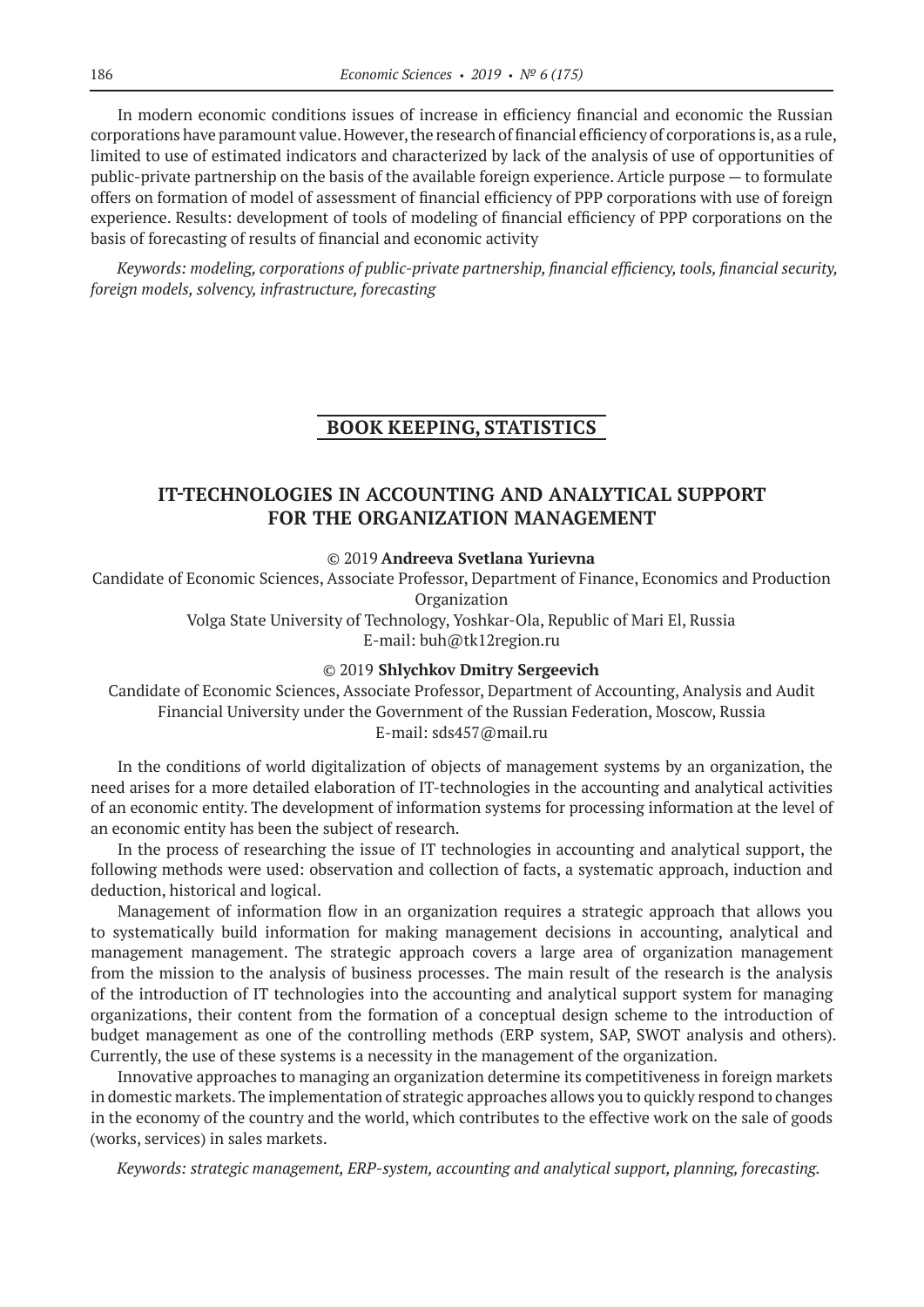## **References**

- 1. *Barinov A.A., Zapechnikov S.V.* Methods and means of ensuring the confidentiality of smart contracts // Information technology security.  $-2017 - N^2 2 - p. 16-23$ .
- 2. *Baskin A.S.* Vulnerable economy. The strategy of transition to sustainable development [Text] / A.C. Baskin // Bulletin of Udmurt University.  $- 2013. - N^{\circ} 2 - 3. - p. 5 - 20.$
- 3. *Wendeleva M.A.* Information technology in management .: A manual for bachelors / MA. Vendeleva, Yu.V. Vertakova.— Lyubertsy: Yurayt, 2016.— 462 c.
- 4. *Guseinova DI, Omarova E. Sh.* "ERP-SYSTEMS IN RUSSIA" [Electronic resource] Access mode.— URL: https:// www.scienceforum.ru/2016/1802/26062
- 5. *Kulish N.V., Semenova S.S.* Information technologies: their role and importance in accounting // NOVAINFO.RU, Volume: 3, No. 58, 2017, p. 91–94
- 6. *Korotkova T.* "Russia: the volume of the ERP‑systems market in 2015 increased by 9%" [Electronic resource] // URL: http://www.cnews.ru/news/line/2016–10–18\_rossiya\_obem\_rynka\_erpsistem\_po\_itogam\_2015
- 7. On information, information technology and information security. Federal Law of 27.07.2006 No. 149-FZ
- 8. *Ilyina, O.P.* Information technology accounting: a textbook for universities / O.P. Ilyin.— M .: Unity, 2011.— 300 p.
- 9. The practice of management accounting: The experience of European companies / T. Ahrens, U. Ask, A. Barrett, and others; Total Ed .: T. Groot and K. Lucca; Per. from English: K. Yurashkevich and others. — Mn .: New knowledge, 2004.
- 10. *Salomeeva A.* "ERP-systems:" for "and" against "" [Electronic resource] Access mode.— URL: http://www. pmprofy.ru/content/rus/247/2470-article.asp
- 11. *Swan M.* Blockchain: The New Economy Scheme // Moscow: Olimp-Business Publishing House.— 2017.— 240 p.
- 12. *Slobodnyak I.A., Piskunov I.V.* Actual problems of automation of accounting / I.A. Slobodnyak, I.V. Piskunov // Accounting in budget and non-profit organizations.  $- 2014$ .  $- N<sup>o</sup>$  7.  $- p$ . 29–34.
- 13. *Sorokina L.N.* Problems of implementing accounting automation and reporting in the context of transition to the international financial reporting system / L.N. Sorokina // Financial analytics: problems and solutions. - 2014. - $N^{\circ}$  3. - p. 13-17.
- 14. *Shepelev A.V., Izmailov A.M.* Theoretical analysis of the concept of competitiveness of the organization at the present stage of economic development. Economy and Entrepreneurship, No. 12 (Part 4) (53–4), 2014. P.850–855.
- 15. http://www.sfx-tula.ru/news/infoblog/8971/

## **THE MAIN CRITERIA OF EFFICIENCY OF FUNDRAISING IN THE RUSSIAN NPOS**

#### ©© 2019 **Basova Maria Mikhailovna**

Candidate of science in economics, Associate Professor Department of accounting, analysis and audit Financial University under the Government of the Russian Federation, Moscow, Russia E‑mail: MMBasova@fa.ru

Article is devoted to the analysis of the main approaches to assessment of efficiency of fundraising activity of NPO. The main criteria of cost and social efficiency of fundraising are characterized. Recommendations about increase in level of efficiency taking into account the interests of interested parties, and first of all donors are provided.

*Keywords: non-profit organizations, fundraising, fundraising activity, criteria of efficiency, charitable organizations, non-financial reporting, administrative expenses of NPO.*